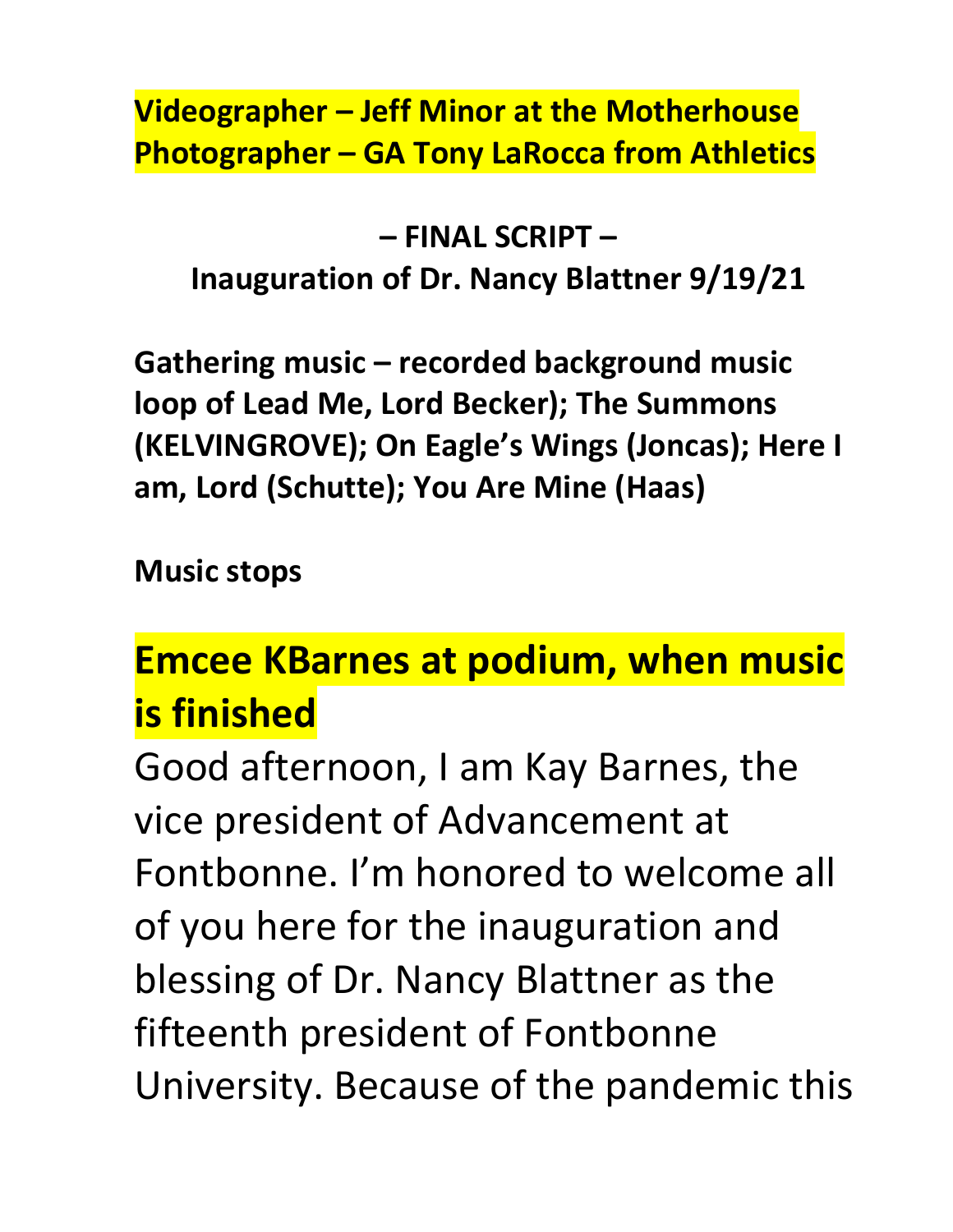celebration is long overdue, as Dr Blattner actually began her tenure almost fifteen month ago, so we are especially happy to gather today in recognition of her already incredible leadership and that which the future holds. Please stand as the processional party enters.

**Sr Barbara Dreher will ring the big bell three times and then Jeff will begin the Processional music – Jesu, Joy of Man's Desiring**

#### **Processional Party led by**

Dr. Adam Weyhaupt – Academic Vice President Sr. Barbara Dreher, CSJ Karen Gedera – Chair of the Board of Trustees Sr. Margaret Schulz CSJ – CSJ Leadership Dr. Jamie Doronkin – Chair Faculty General Assembly Lucy Marty, president Fontbonne Staff Association Caitlyn Keohane – president Student Government Candance Taylor – president Alumni Board Dr. Nancy Blattner and Mr. Tim Blattner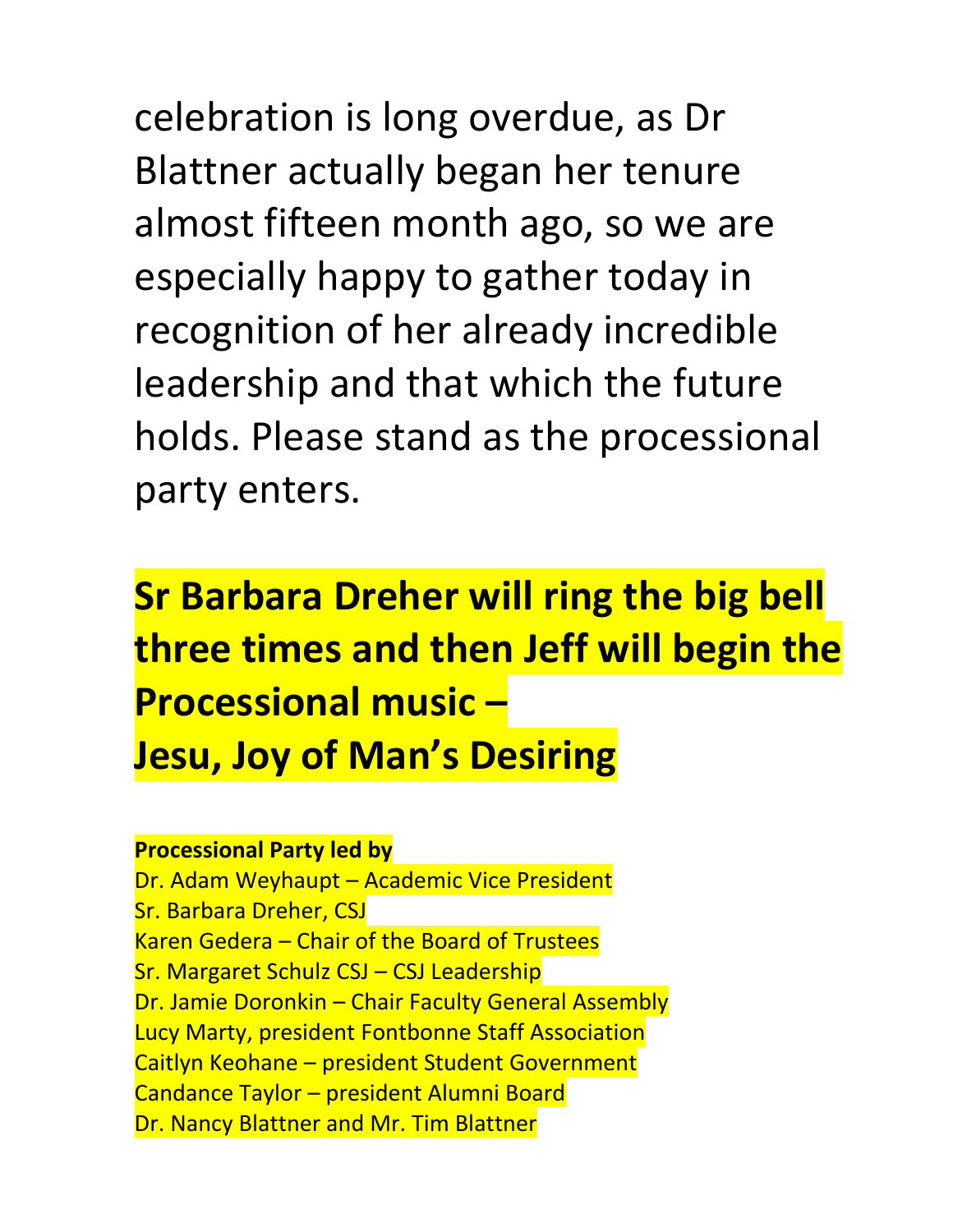## **Emcee – Kay Barnes**

We are very pleased to have as our guest today, Mitchell Rozanski, archbishop of the Archdiocese of St. Louis, who will offer an invocation to begin our celebration.

**Invocation – Archbishop Rozanski**

### **Emcee – Kay Barnes**

Thank you, Archbishop Rozanski. I'd like to invite Nancy's son Brandon Baker, who is visiting from Atlanta, to present the first reading.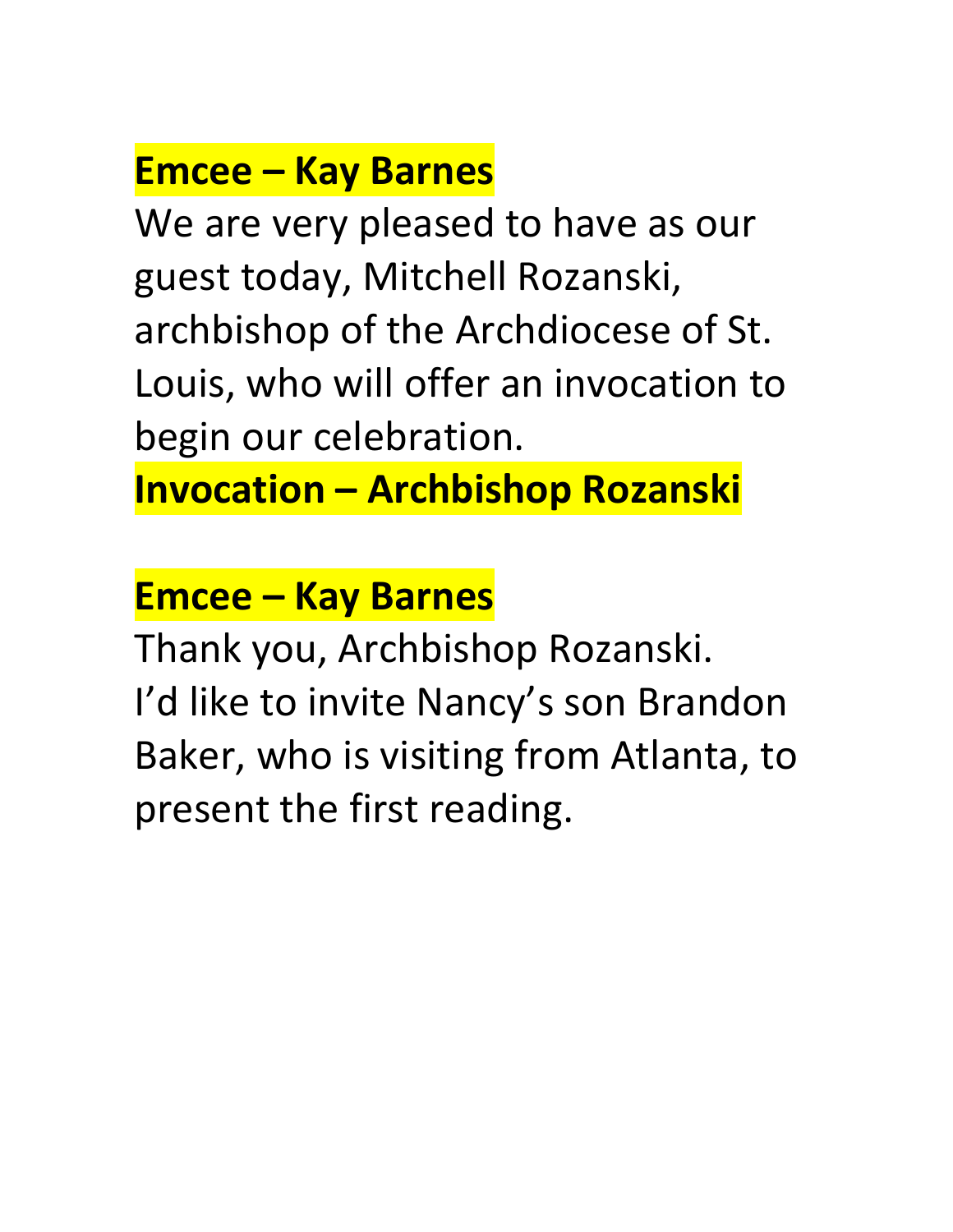# **Brandon comes to podium**

*A reading from St Paul's letter to the Ephesians.* 

*Be always humble, gentle and patient.* 

*Show your love by being tolerant with one another. Do your best to preserve the unity which* 

*the Spirit gives by means of the peace that binds you together.* 

*There is one body and one Spirit, just as there is one hope to which God has called you.* 

*There is one Lord, one faith, one baptism; there is one God and Father of*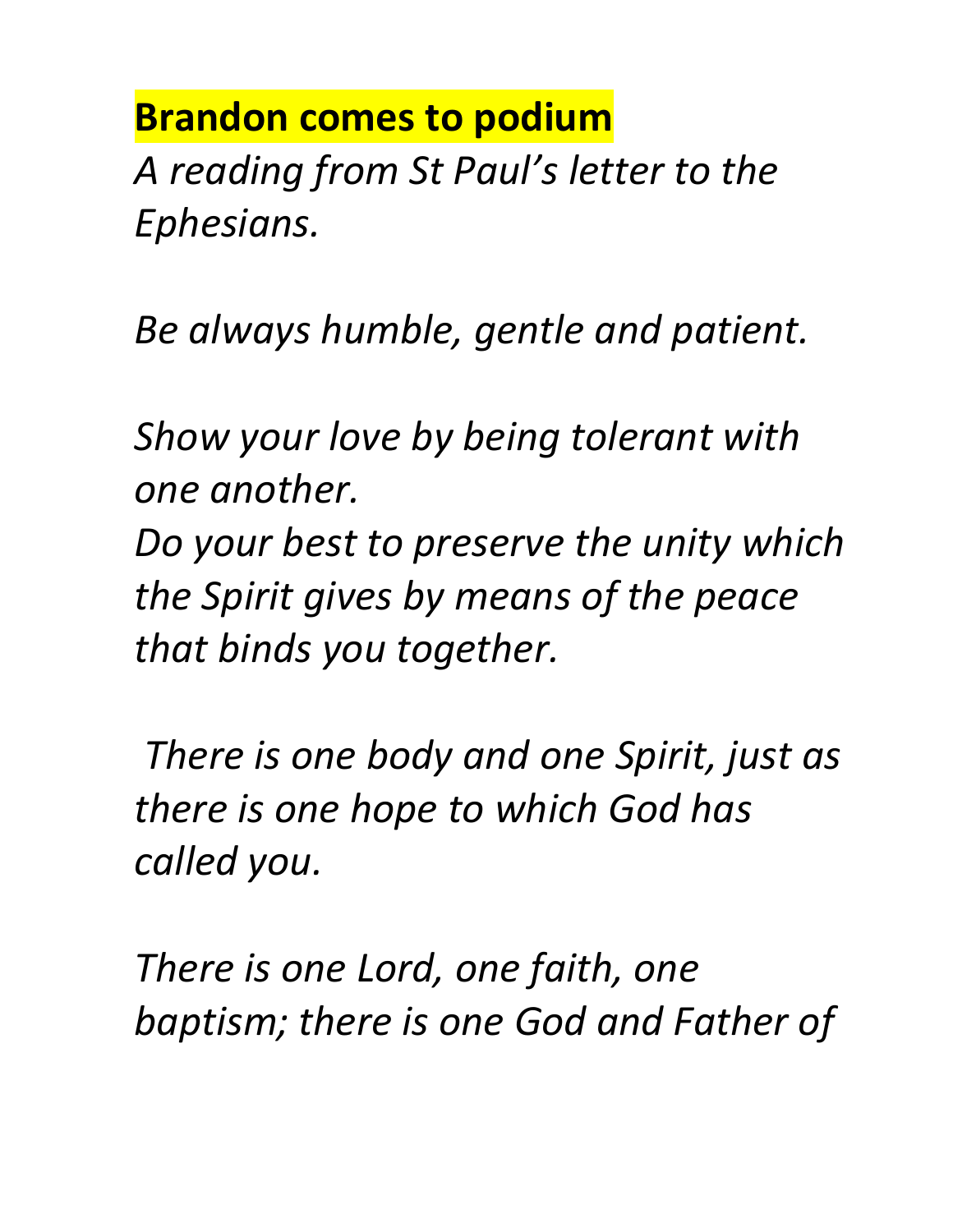*all people, who is Lord of all, works through all, and is in all.* 

*Each one of us has received a special gift in proportion to what Christ has given….*

*So when each works as he or she should, the whole body grows and builds itself up through love.*

*The word of the Lord.* 

Group response: Thanks be to God.

### **Emcee – Kay Barnes**

Our homilist today is Father Charlie Bouchard, Senior Director of Theology and Sponsorship at The Catholic Health Association of the United States. Fr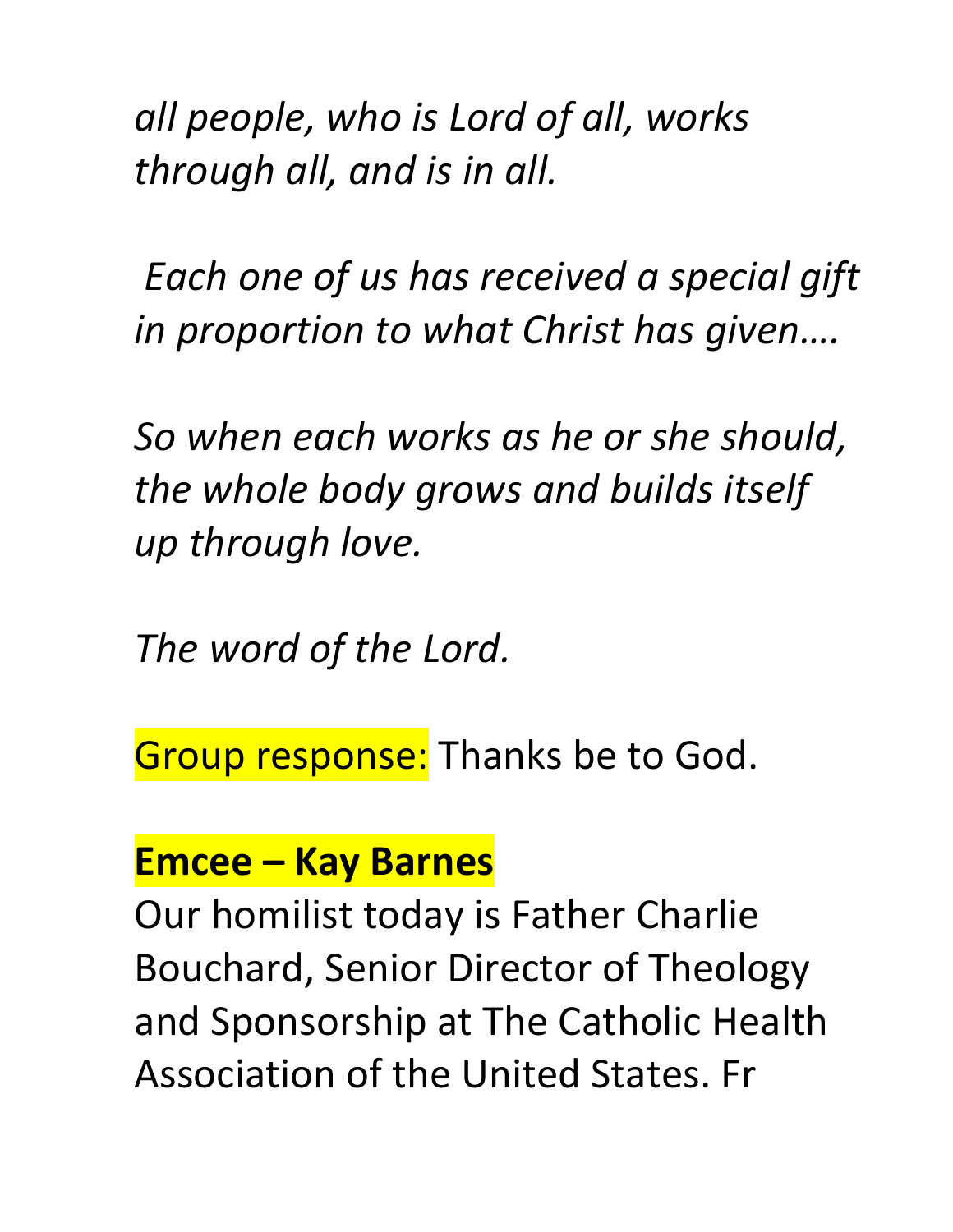Charlie is a Dominican priest and became a friend of Nancy's when he served as a member of Fontbonne's board of trustees in the early 2000s. They continued their friendship when she became president of Caldwell University, a Dominican college in New Jersey. Fr Charlie is also a part of a very elite group at Fontbonne as he received our Founder's Award for Distinguished Service in Theological Education and Formation of Lay Leaders in 2010. Father Charlie . . .

Fr. Charlie comes to podium

**Homily – Fr. Charlie Bouchard O.P.**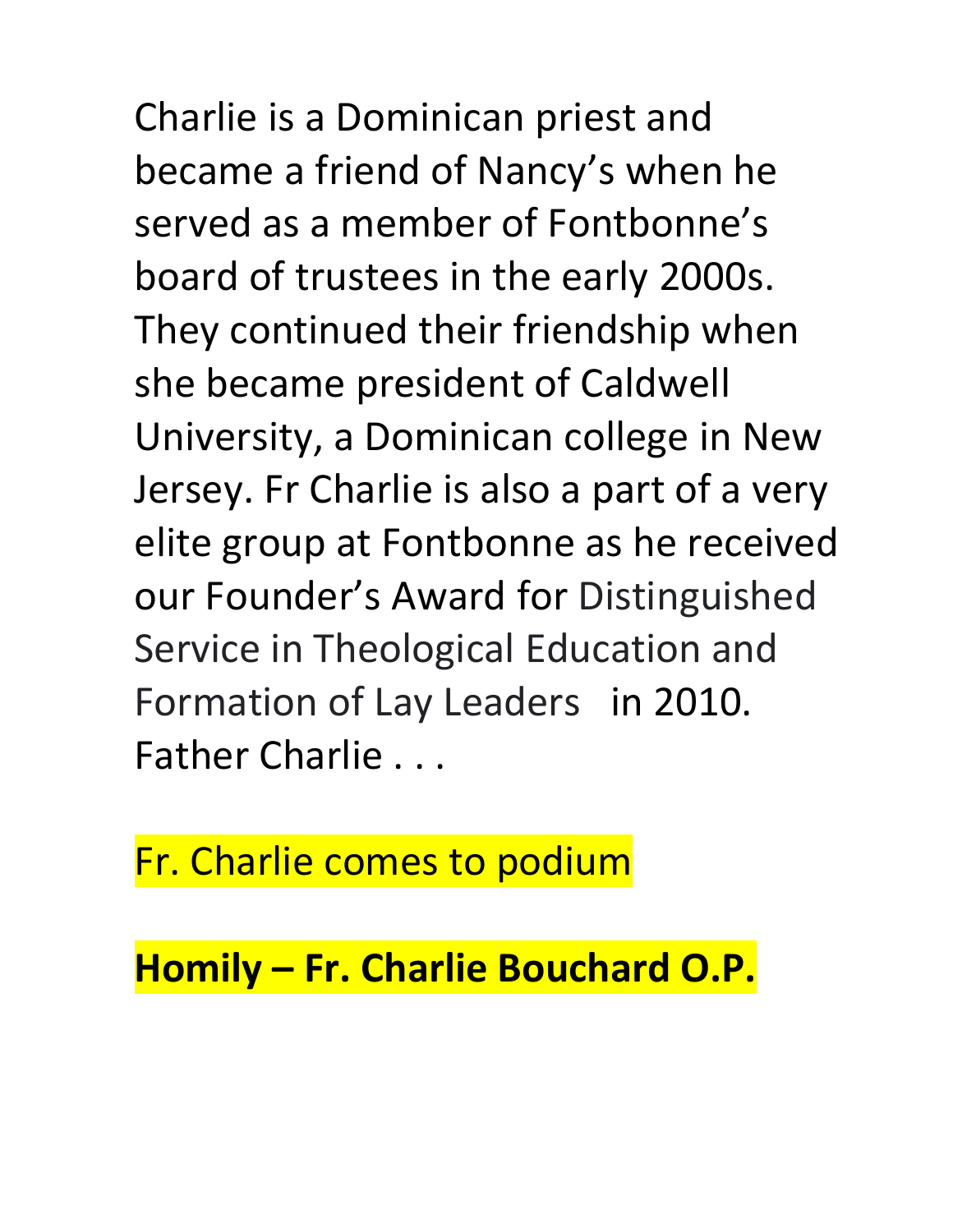# **Emcee – Kay Barnes**

When Nancy was Academic VP at Fontbonne, she developed a very special friendship with her colleague, Sr. Mary Carol Anth, who was serving as associate academic dean. Their friendship has grown over the years, and Nancy has asked Sr. Mary Carol to share a prayer from "That All May Be ONE" a CSJ book of reflections.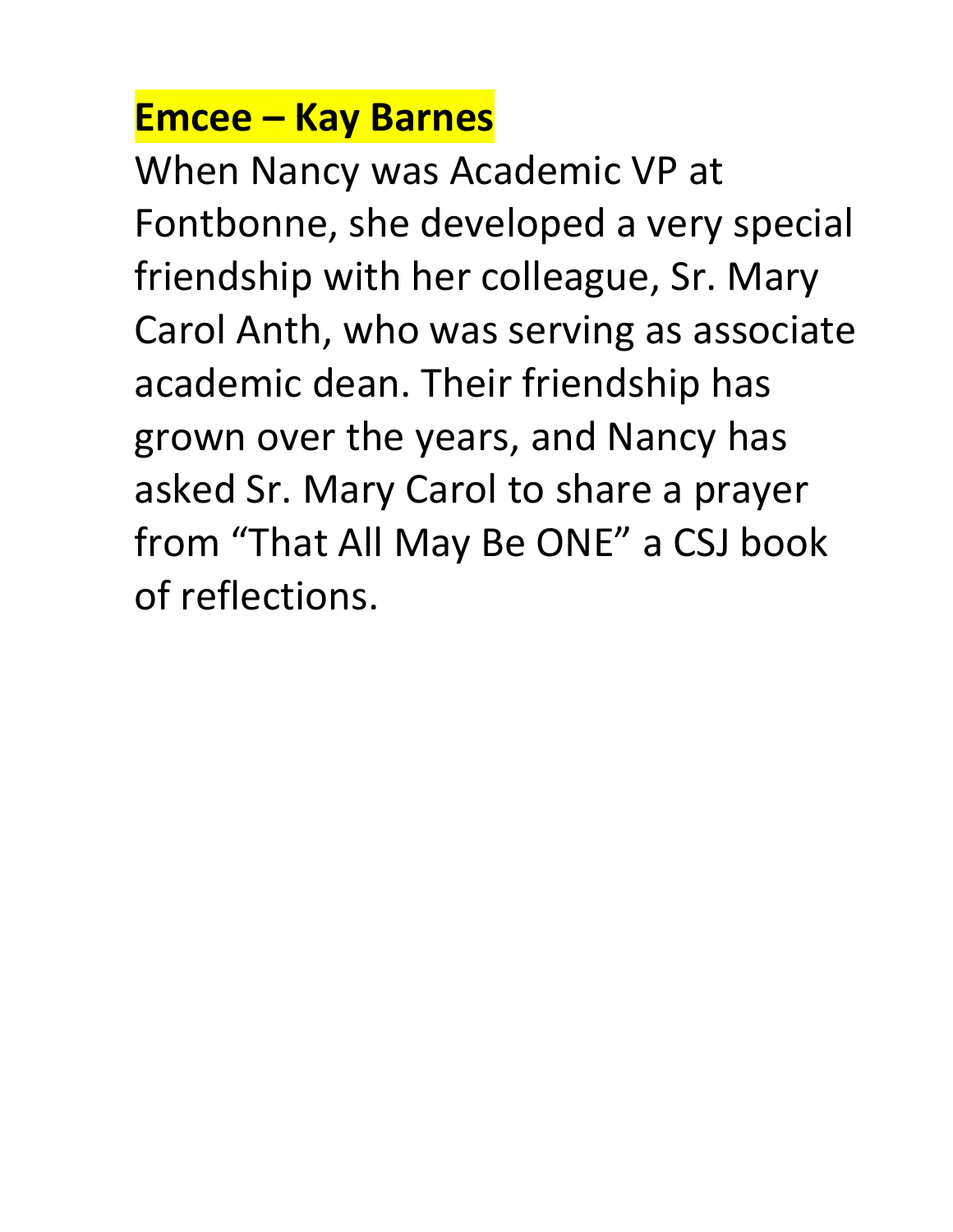Sr Mary Carol comes to the podium

*A reading entitled Ready to Respond* by Sr. Joan Cassidy, SSJ

*Embraced by the circle of Divine Love I am enfolded by the Women of LePuy Women of rock and fire Infusing Passion, Purpose and their Porous hearts into my own*

*Grounded in Grace, the embers flame once again Their yes breathes life into my yes . . .*

*From the center . . . the circle widens and I move to the margins trusting the testimony of this Holy Ground The Clarion Call awaits*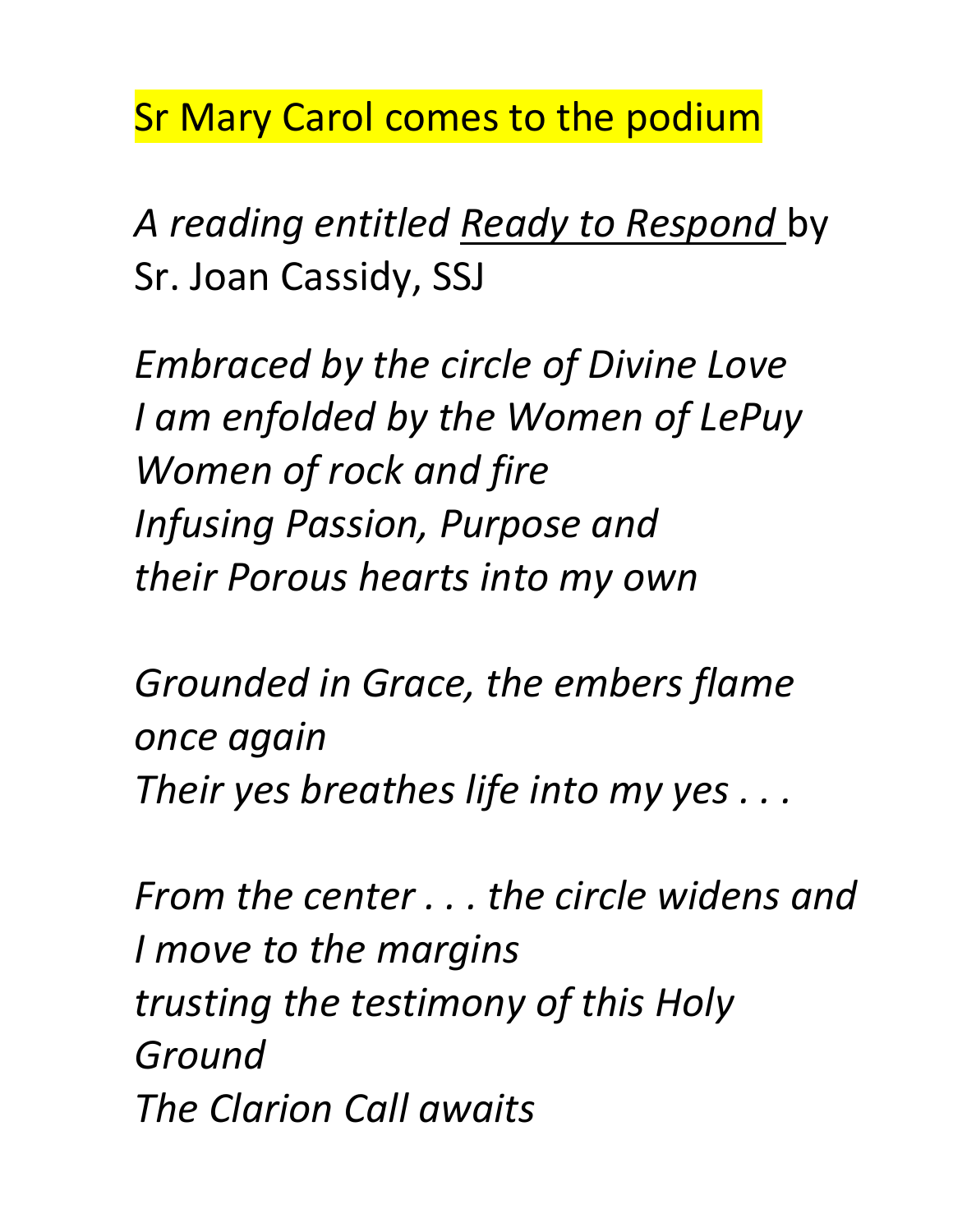*May I . . . May We . . . be ready to respond.* PAUSE – THEN ADD AMEN

# **Emcee – Kay Barnes** Thank you, Sr Mary Carol

### *Call to commission –*

At a celebration like today's it is appropriate to recall the original six sisters who came from LePuy, France establishing the spirit on which Fontbonne was founded and where, we believe, that spirit continues today. Those first six sisters arrived in St Louis in 1836 upon invitation from Bishop Joseph Rosati who had asked for sisters capable of teaching deaf individuals. They opened a school for children and were joined the following year by two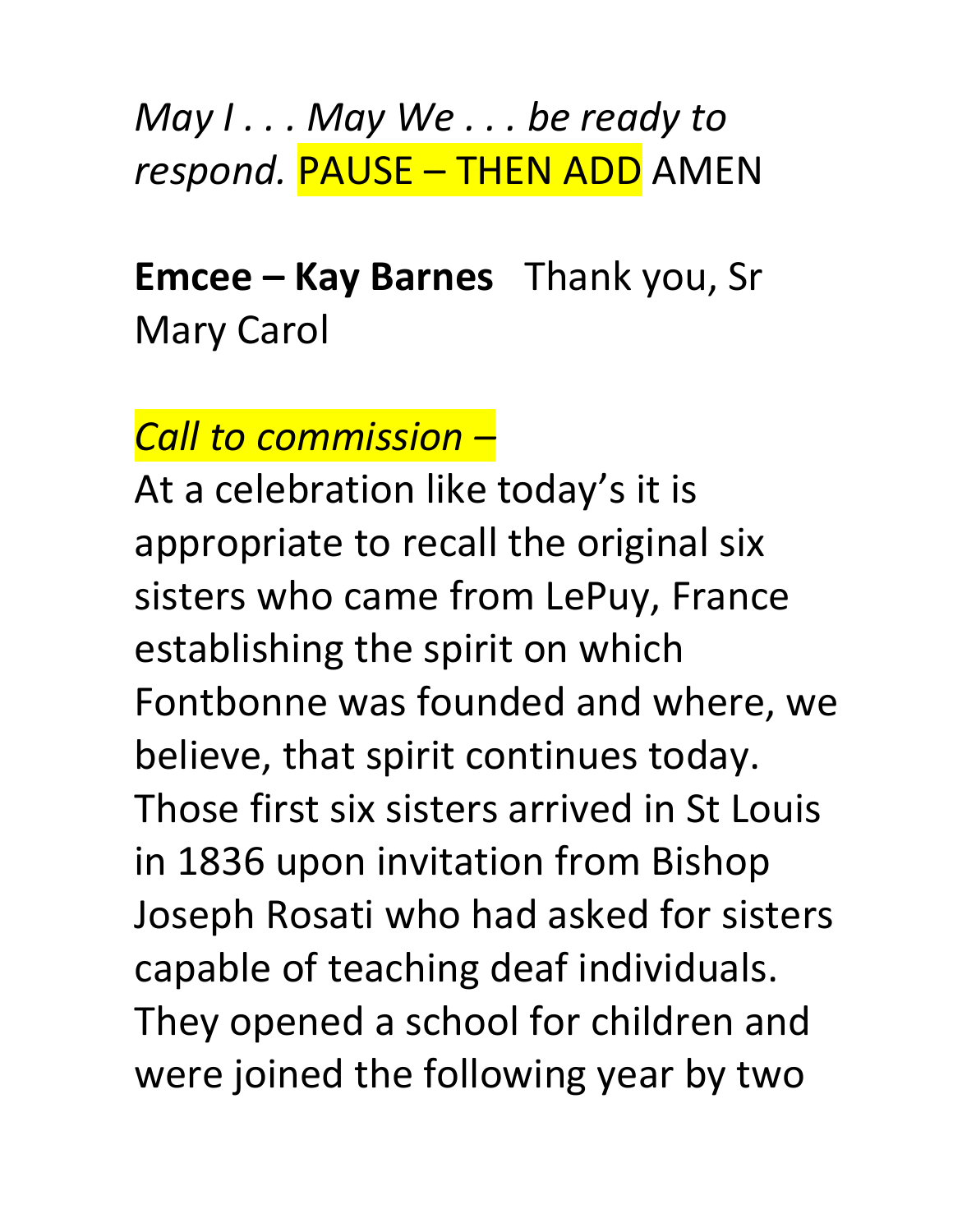more sisters who arrived to teach the deaf. And that began the long tradition of the sisters, and later teachers trained at Fontbonne, serving students with profound hearing loss and speech impediments.

In 1907, permission was given to purchase land near St Louis to build a college for girls. In 1908 the land, now known as Fontbonne's Clayton campus, was purchased. The spirit and courage of those first sisters had been passed to Superior General Sister Agnes Gonzaga Ryan and her council as they worked to raise funds, acquire academic certification, build our dear Fontbonne and hire the faculty comprised of sisters and lay teachers to begin instruction in 1923. And that spirit of the Sisters of St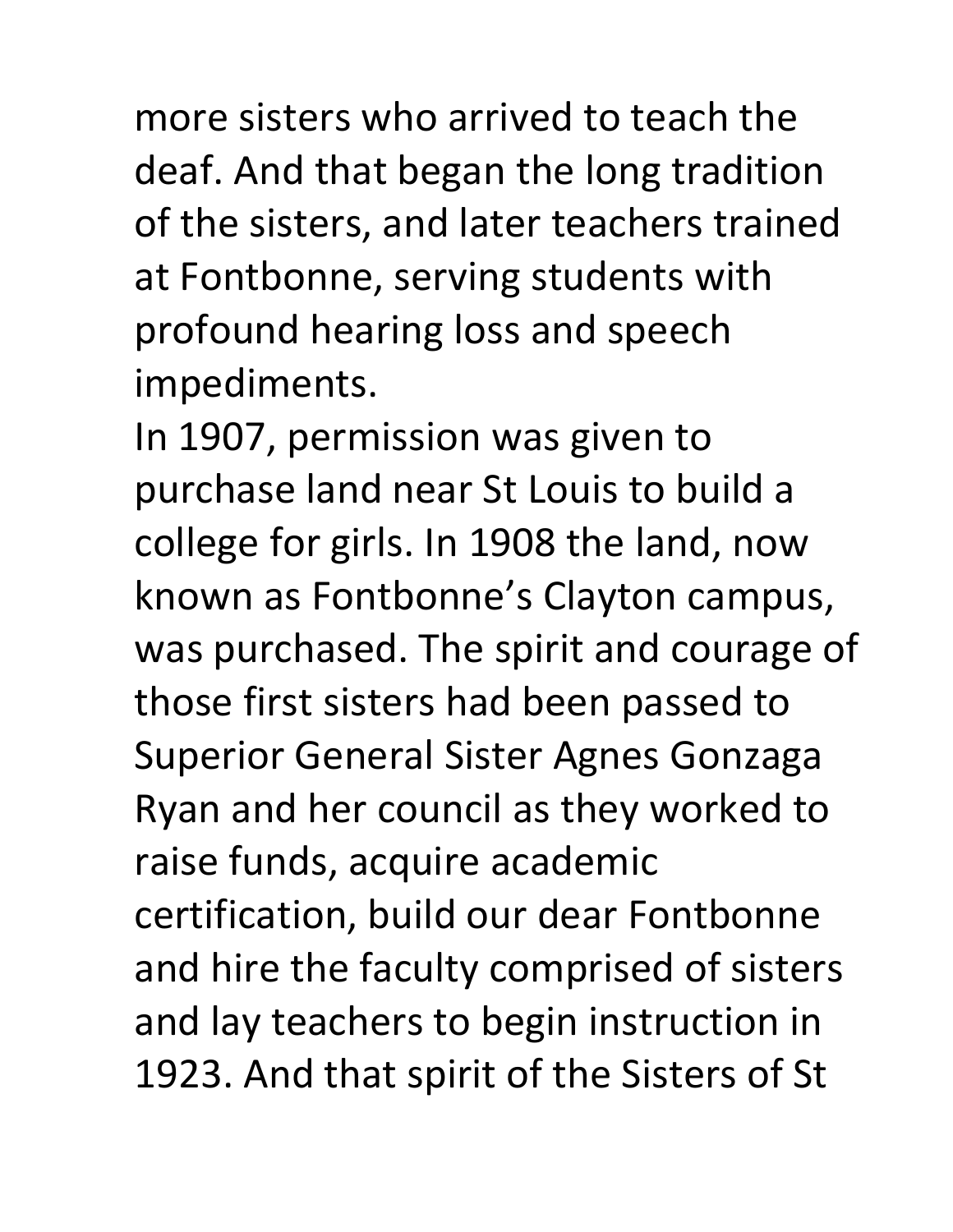Joseph is why we are here today – because I will tell you that Nancy Blattner embodies that spirit and has been called to keep it alive at Fontbonne University.

Nancy is an associate of both the Dominicans and the Sisters of St Joseph of Carondelet and has served both religious congregations as president of one of their universities. In recognition of her service to both congregations, we have asked Sr Kathleen Tuite, VP of **Student Life at Caldwell University to** represent the knowledge Nancy gained during her time with the Dominicans and former Fontbonne president, Sr. Jane Kehoe Hassett, the last Sister of St **Joseph** to serve as president to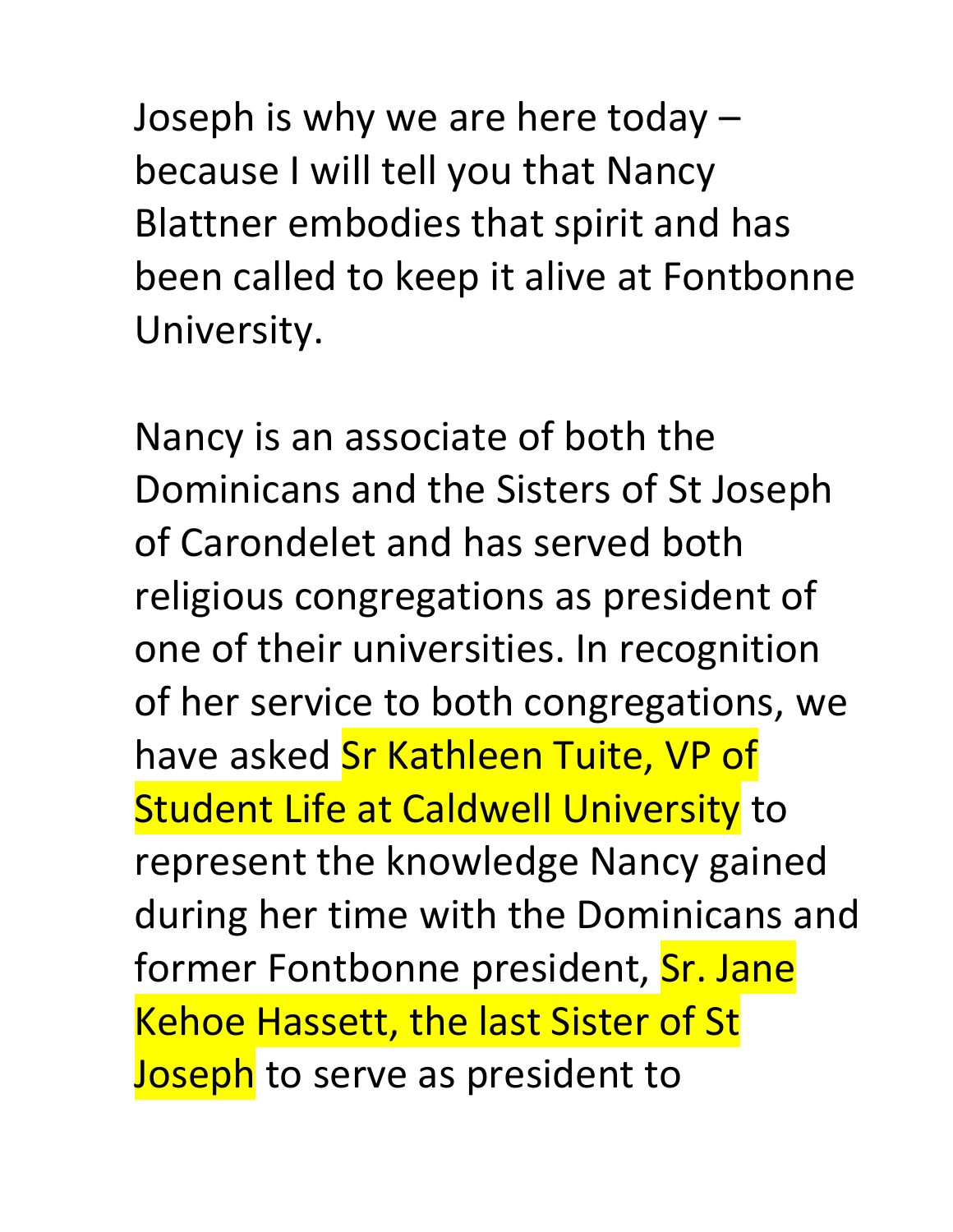represent the spirit of the long line of devoted Sisters of St. Joseph who have served at Fontbonne. Together they will light a candle for Nancy's presidency.

*Both sisters step forward and use two candles to light one and return to their seats. The candles will be on the same table with the medallion and charter*

Another very special CSJ friend of Nancy from her previous service at Fontbonne is Sr Barbara Dreher. Sr Barbara served as Fontbonne's chancellor at that time and was Nancy's sponsor in the CSJ Associate program. Sr Barbara participated in Nancy's inauguration at Caldwell, and we are honored that she has written and will present today's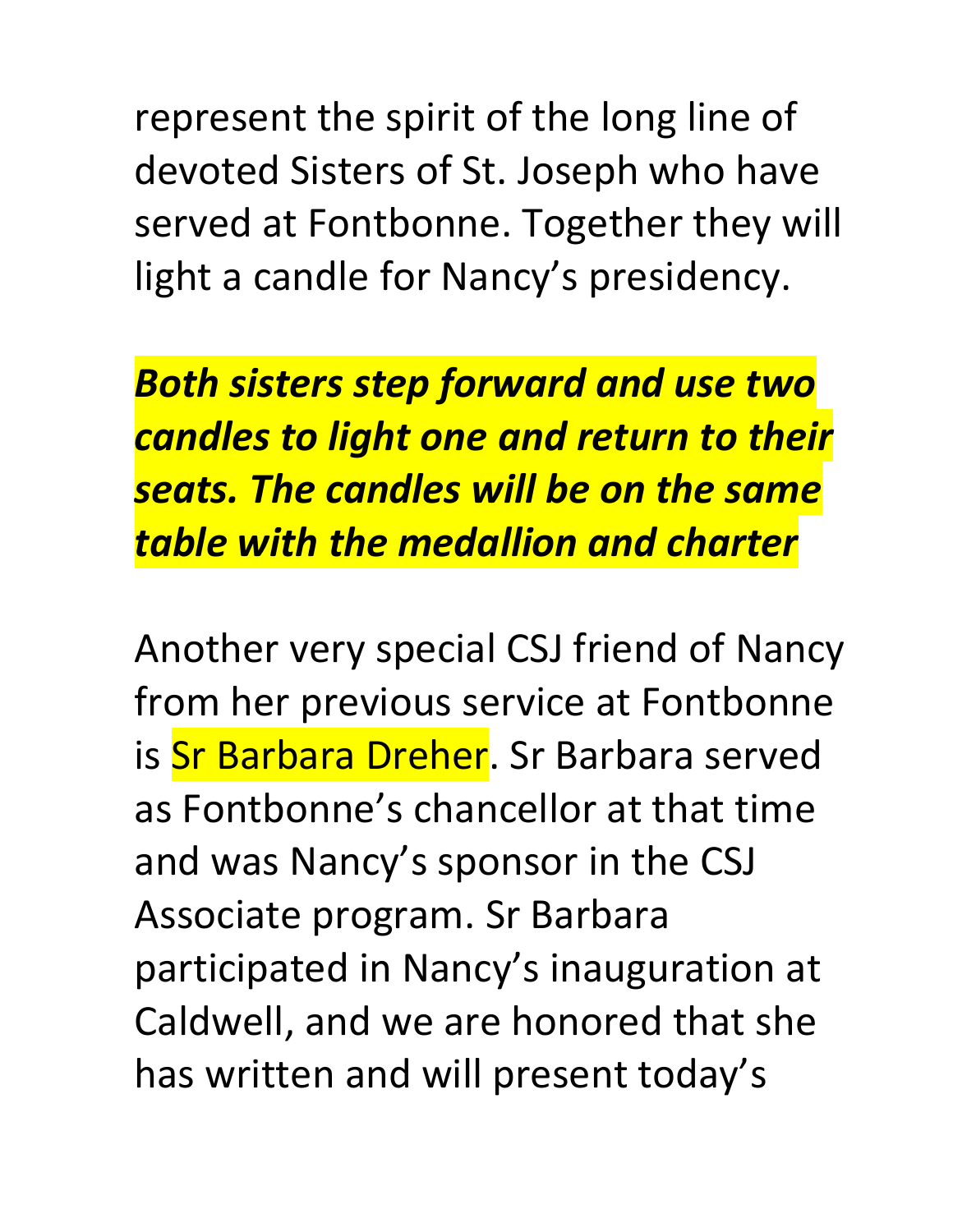blessing. I'd like to invite Sr Barbara and Dr. Blattner to come forward.

**\*\* Barbara comes to the podium and Nancy stands in front of the podium. KB continues to introduce others. \*\***

I'd also like to invite several others who comprise the many parts of Nancy's life at Fontbonne to come forward and

surround her –

Karen Gedera, representing the Board of Trustees

Sr. Margaret Schulz representing the Sisters of St Joseph Province Leadership team

Dr. Adam Wi-hop representing the Executive Leadership Team

Dr. Jamie Doronkin representing Fontbonne's Faculty **Lucy Marty representing Fontbonne's Staff** 

Caitlyn Ko-hane representing our Fontbonne students Candance Taylor representing our more than 20,000 alumni; and

Tim Blattner, Nancy's husband representing Nancy's loving family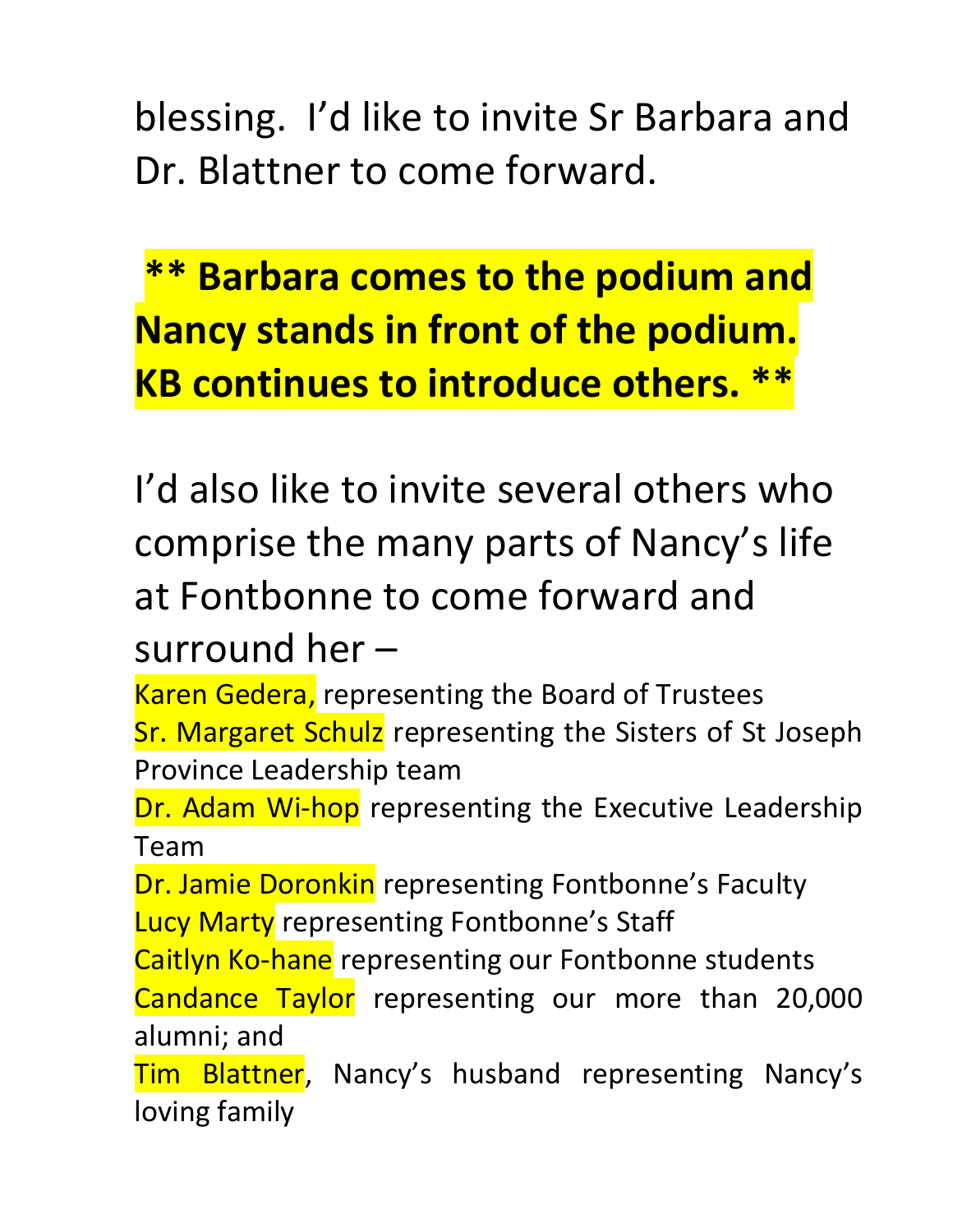**Participants stand in a semi-circle around Nancy. Blessing – Sr Barbara Dreher, CSJ will read the blessing from the podium. WAIT AND TAKE THE LEAD TO RAISE YOUR HAND IN BLESSING FROM ADAM. KB to assist with water.** 

### *+ Blessing of President Blattner +*

*Creator God, Instigator of all life,*

Enfold President Nancy Blattner with your imaginative energy.

Nurture her with contagious hope, daring and what-if wonderings… the kind that will guide – even push – Fontbonne University to, like the Sisters of St. Joseph of Carondelet

*Go deeper. Journey farther. Respond boldly. Dare to be prophetic.*<sup>1</sup>

as she encourages and guides the Fontbonne community to practice, more than proclaim, their Mission, Vision Values and Commitment.

#### *Word Enfleshed, Fingerprint of God,*

Anoint President Blattner with a constant urge and holy gumption to use her gifts wisely and generously – no exceptions.

<sup>&</sup>lt;sup>1</sup> Taken from the Sisters of St. Joseph of Carondelet Congregational Chapter 2019 Statement of Future **Directions**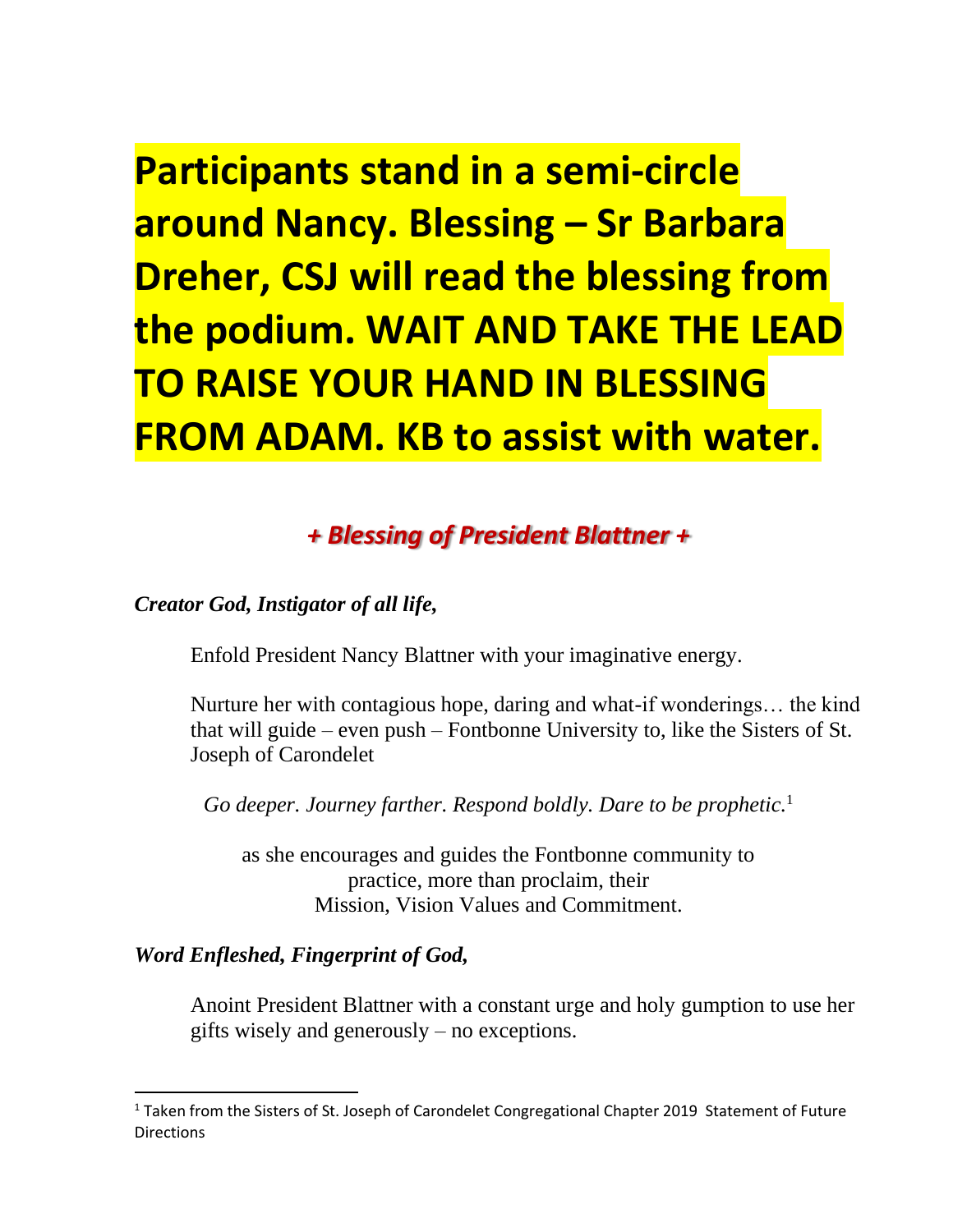Grace her to lead from inside "the spirit of the beatitudes with generous and courageous love."<sup>2</sup>

Embolden her with Gospel strength and radical daring to question, imagine, experiment, collaborate, and oh, so much more… because Fontbonne students, faculty, staff, parents, alumni, board members and all those Fontbonne engages deserve no less. Empower her to seek diversity inside unity.

Nudge her to exercise radical optimism.

Guide her to ask hard questions – the foundational kind that get to the heart of what matters more than what's the matter.

Call her to prayer, often.

Hold her when difficulties arise.

Strengthen her sense of humor, inquiry and resolve. Remind her that she is not alone and remind all of us to support and challenge her because… "Together we are more<sup>3</sup>" when it comes to strengthening and advancing Fontbonne's presence and ministry of higher education.

#### *Abiding Spirit, Breath of God,*

You whose Pentecost presence constantly pushes us to live more than preach Gospel values and parable-challenges. Go ahead, once again surround Nancy with your Spirit-wisdom.

Monogram her every word and action with integrity.

Nourish her with a constant hunger to be a leader grounded in service, one whose vision includes all one whose decisions reflect the common good one whose knowledge is nourished with heart and faith one who gives and lives without counting the cost

<sup>2</sup> Sisters of St. Joseph of Carondelet Constitution, ¶3

<sup>&</sup>lt;sup>3</sup> Sisters of St. Joseph of Carondelet, St. Louis Province motto.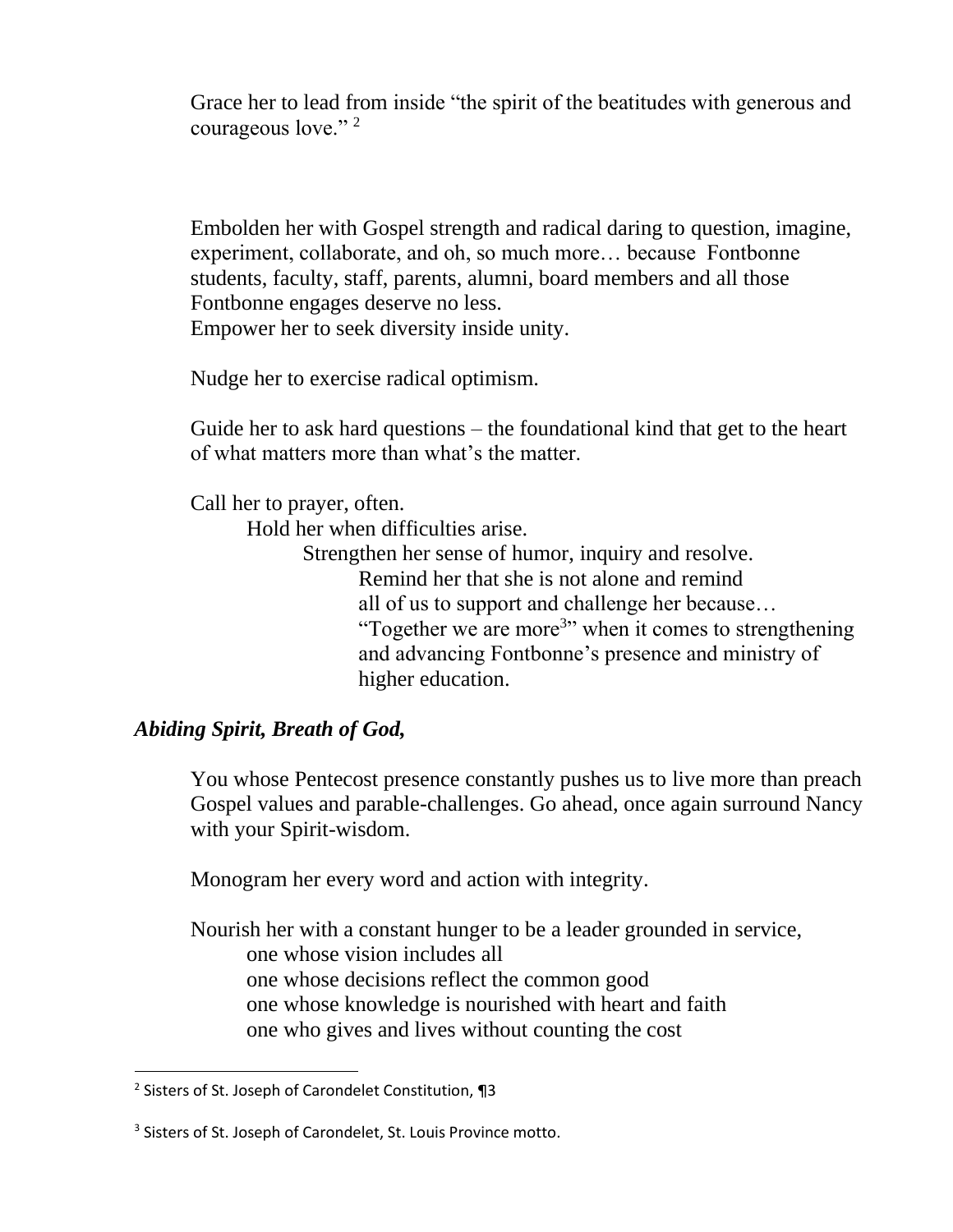one who dares to spend herself asking with others: Why? What if? Why not? When, if not now?

In all this, Breath of God, love her.

Love her unconditionally, especially when she challenges herself – indeed, all of us – to change, rearrange, reimagine, set aside "it's been done this way for years," so that what lies ahead for the future of Fontbonne University will happen because of, not in spite of her or us.

#### *Holy One, Trinity God,*

Receive our prayer and… with this sprinkling of sacred waters from LePuy, Fontbonne, and here, our Carondelet Motherhouse, we ask you to rain down a shower of blessings upon Nancy Blattner and to empower her by your holy grace to be your transformative presence in her ministry as the 15th president of Fontbonne University.

We pray this with audacious hope as together we proclaim **AMEN!**

Nancy, in the name of all within and beyond this sacred space, it is my privilege to say,

*"Welcome home, President Blattner, welcome home!"*

# Thank you, Sr Barbara and all of our participants.

### **Emcee – Kay Barnes**

And now I'd like to introduce Sr Margaret Mary Schulz a member of the CSJ Leadership team who will present the University charter and Karen Gedera,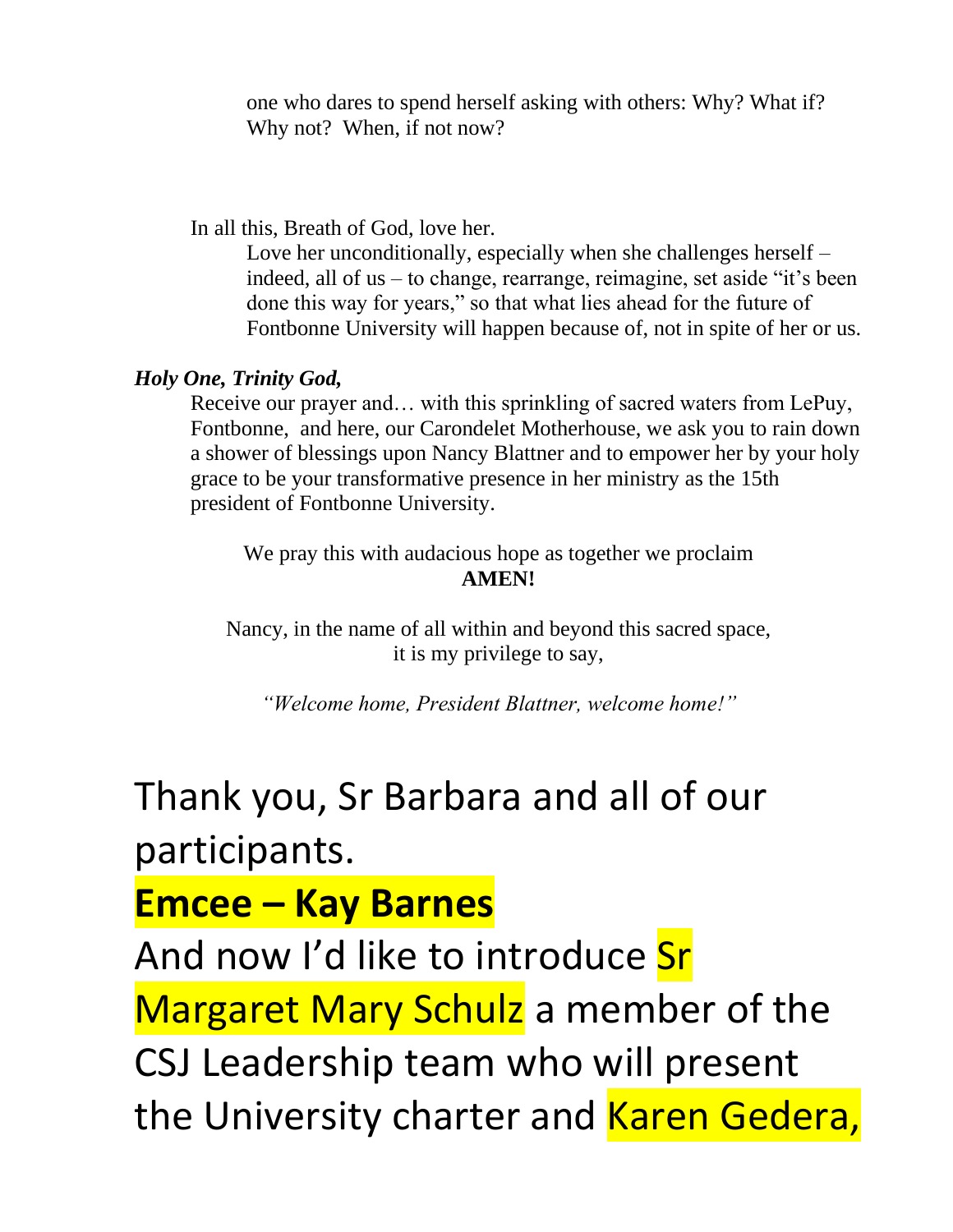Fontbonne Class of '65 and current chair of the Board of Trustees to present the presidential medallion.

# BOTH COME TO PODIUM **Presentation – Sr Margaret**

Nancy, as the representative of the Sisters of St Joseph, who founded Fontbonne University, I present you with the original copy of the university's charter which serves as a guide to leading this fine institution.

*Sr Margaret gives Nancy the charter to hold and then returns to her seat. Nancy holds the charter for everyone to see. Karen comes to the podium.*

**Investiture – Karen Gedera**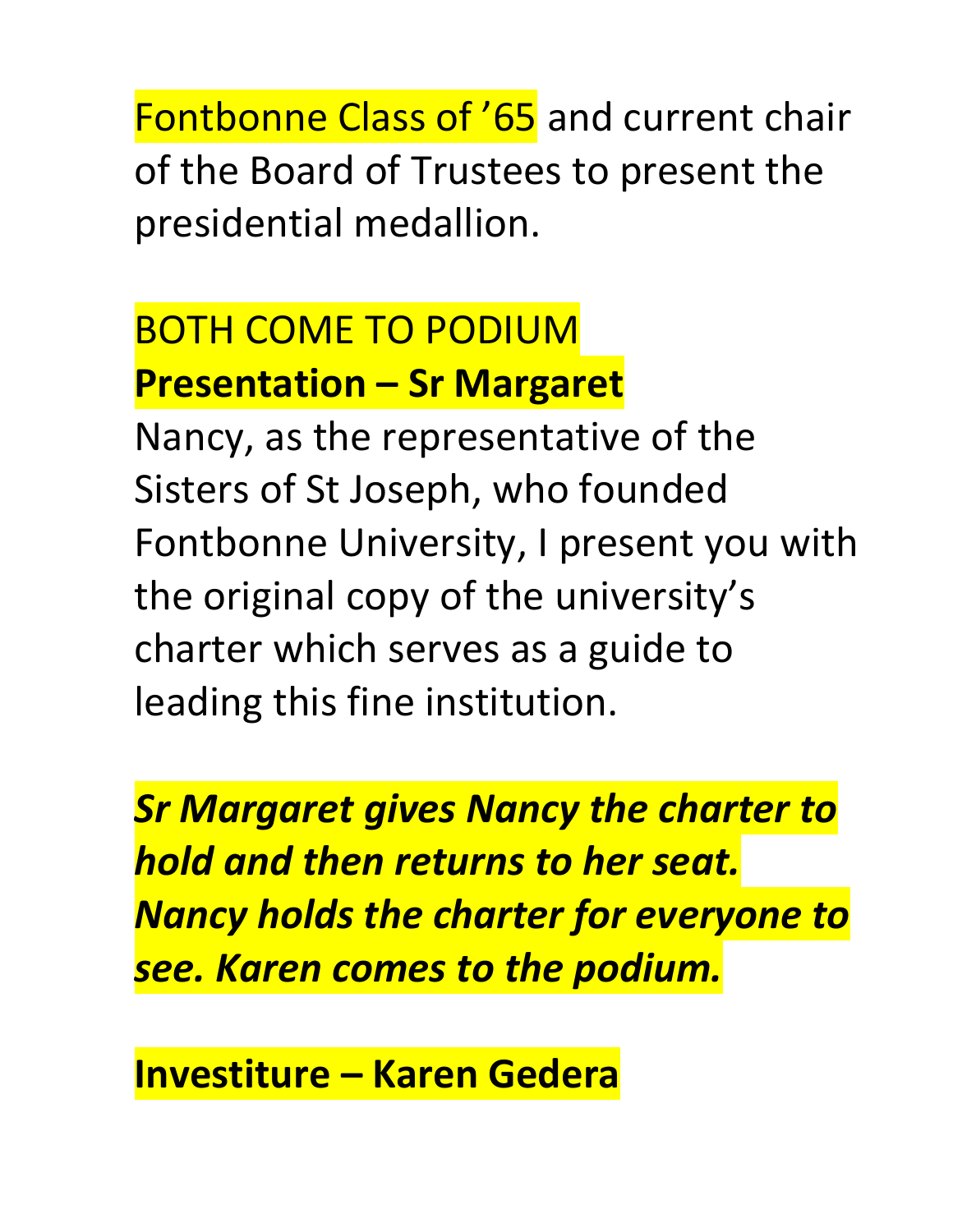Nancy, as Chair of Fontbonne's Board of Trustees, I would like to present you with this president's medallion which serves as a symbol of the high office you hold at the University continuing the spirit of those who have served before you. It should be worn with your academic regalia during your tenure as President and serve as a visible reminder of the respect and trust that this University has placed in you by the trustees and all of us gathered here. We honor your integrity and commitment to meet the challenges and embrace the opportunities that lie ahead. We know you will wear it proudly, Nancy.

*Karen steps down from podium to get the medallion and puts in on Nancy saying -*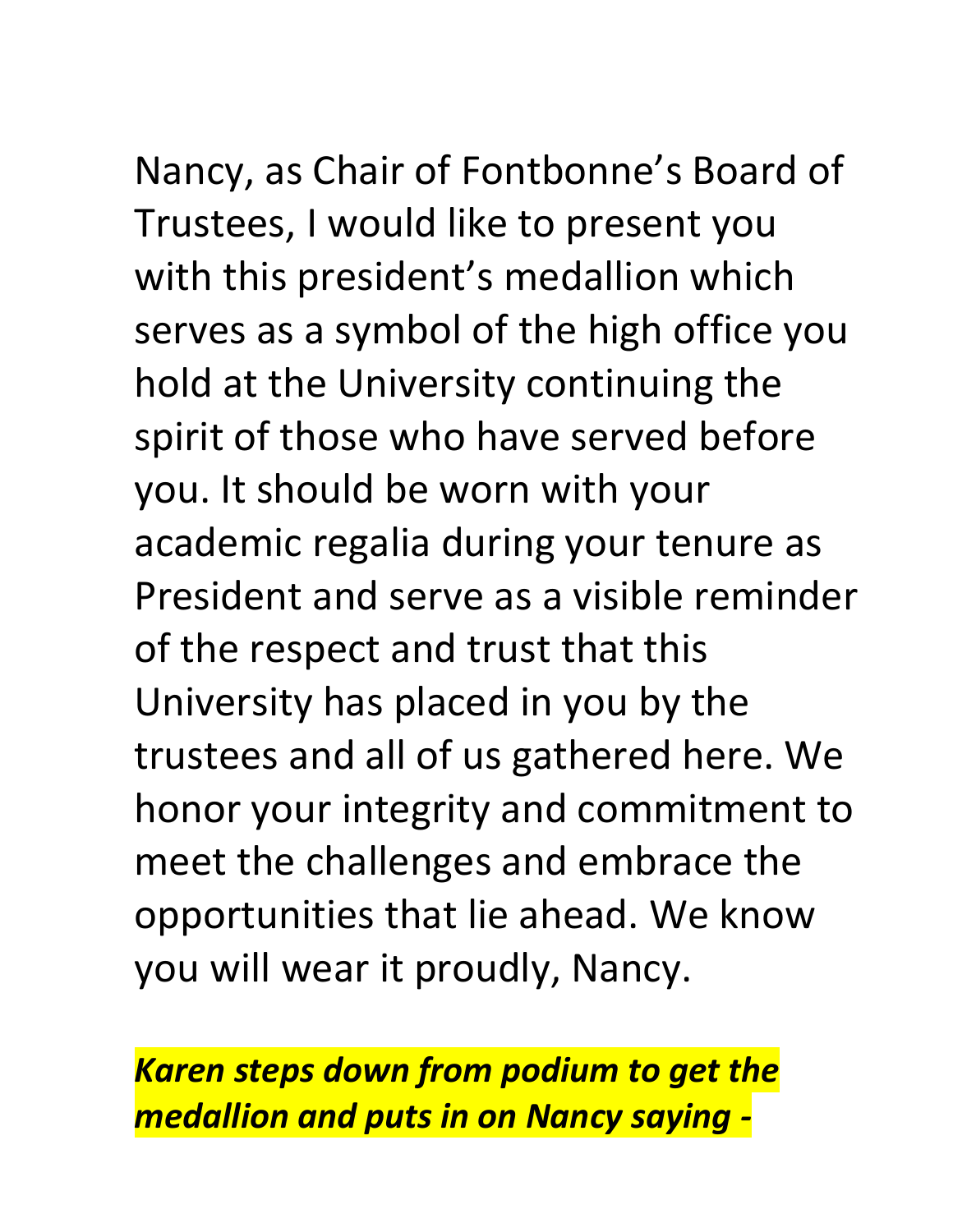I hereby invest you as the fifteenth president of Fontbonne University. Congratulations! **APPLAUSE**

### **Emcee – Kay Barnes**

And now to officially introduce Dr. Blattner, I invite her dear friend and former colleague from Caldwell University, Dominican Sr Kathleen Tuite to the podium.

## **Blattner intro – Sr. Kathleen Tuite O.P.**

Approximately 959 miles northeast of St Louis is found the town of Caldwell NJ. In Caldwell, NJ you will find a fairly typical suburban town with a large Main Street, hard working families, good eateries, a typical tri-state area neighborhood with Caldwell being 30 miles west of NYC. Up the hill, off the Main Street, you will find the Motherhouse grounds of the Sisters of St. Dominic of Caldwell, NJ, and on those grounds, you will find Caldwell University.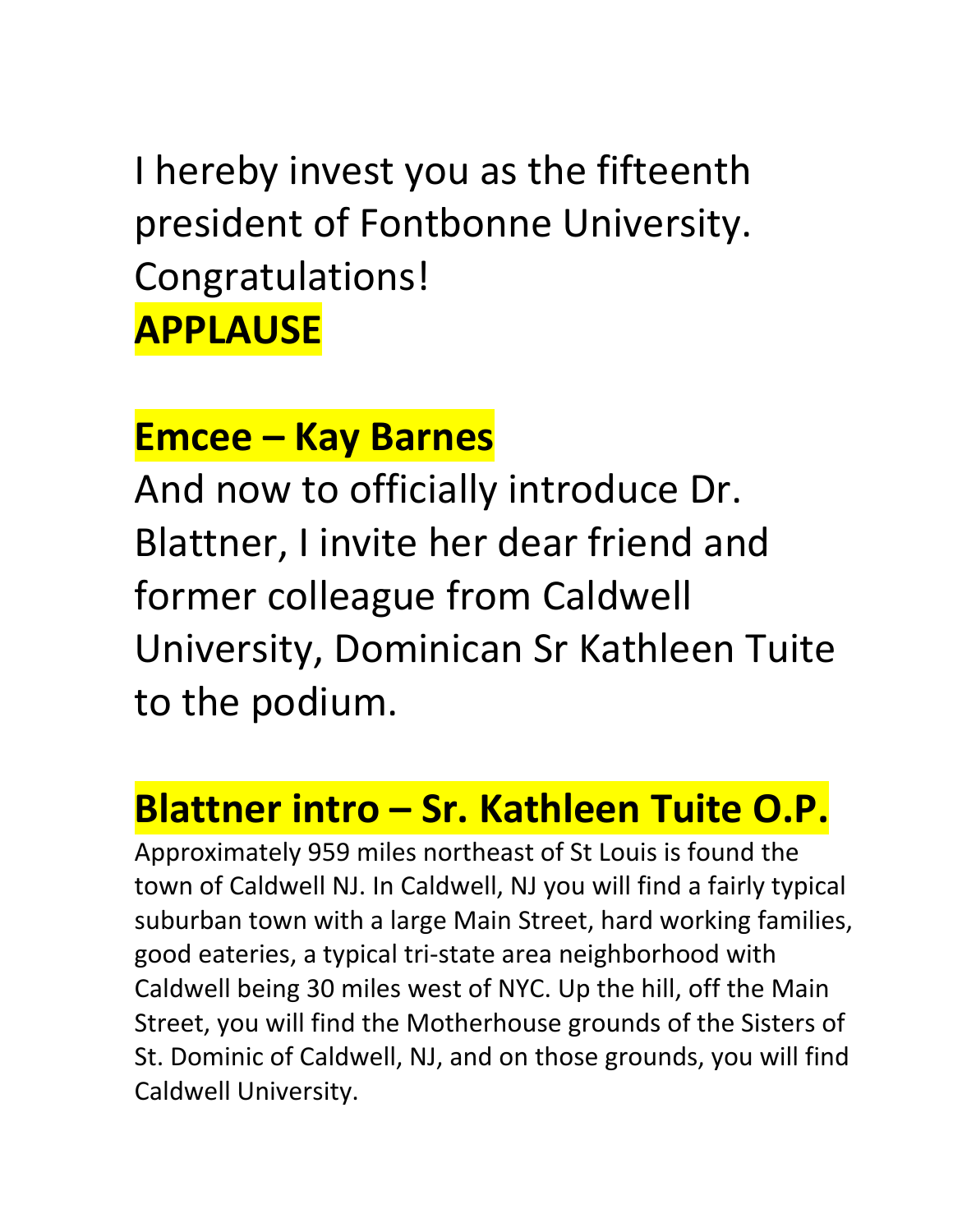It was 2009 and Caldwell College, at the time, was in a search for a new President to lead this co-educational institution of Catholic Higher education, that was founded in 1939. Since its inception, Caldwell had been led by a religious sister, but the time had come where the needs to run the institution were no longer found among the sisters. At the time of the search for a new president, I lived with the Prioress who would come home after interviewing the candidates with a pleasant comment such as 'oh, they're a nice person, they have the skills… Please know, never revealing who these people were. Her last interview sparked a different kind of response at home. Her statement was, oh wait until you see this person. She stated that this person had done their homework, knew the history and tradition of Caldwell College, and even knew things about the Dominican Order that we did not know! My interest was peaked!

The truth was, that when Nancy Blattner came and presented herself to the Caldwell College Community, she stood out! Frankly, that's what happens when goodness, authenticity, and integrity present themselves. They stand out.

There's no doubt in my mind that Nancy's influences along her journey of life have shaped and formed her in goodness, authenticity, and integrity. If you don't know about Nancy, she has a story to tell about the many people and situations that have made her into who she is today. Some of you are in this room, others of you are on live stream, and others are rejoicing with God. The other reality is that Nancy made choices that ultimately influence the lives of other people for good. She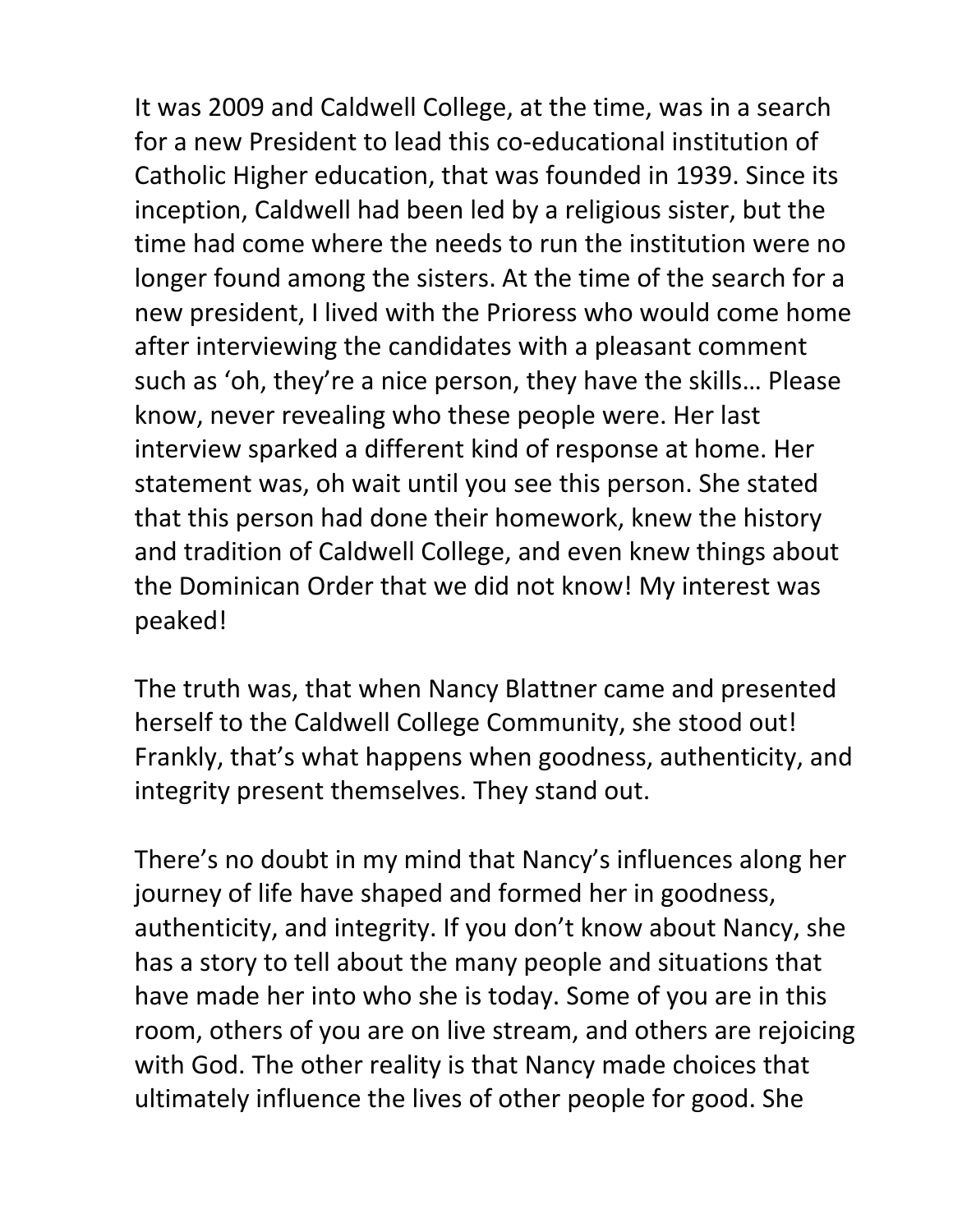chose to pursue education, she was invited by others who recognized her gift of leadership to participate in development programs. All of which prepares her to serve at the highest level of educational administration. And I have to say, one of her most influential training grounds was right here at the Motherhouse of the SSJ's and Fontbonne University. She does not do this for her own glory, she does this in service to all God's people. That's what makes Nancy different!

Author Fredrick Buechner writes"Vocation is the place where our deep gladness meets the world's deep need." Nancy has stated that she truly believes her work is a vocation, not a job. It's a God given call that Nancy has chosen to listen to. She yearns to satisfy the world's deepest pains and needs; she did so at Caldwell University and she's come back home to do so at Fontbonne University. Sometimes, this cannot always be a reality and it hurts. Honestly, it never stops Nancy from starting again the next day. Her faith in God and humanity is undaunted.

Some of Nancy's proudest and long lasting accomplishments at Caldwell University are a reflection of her passion in giving expression to Catholic Identity. She inaugurated the Campus Ministry Belize week long service experience. She brought the gift of ministering in the country of Belize from her days at Fontbonne. The other was the creation of a centrally located Chapel on the campus grounds. This allowed for all to stop in and share prayer and peace with God.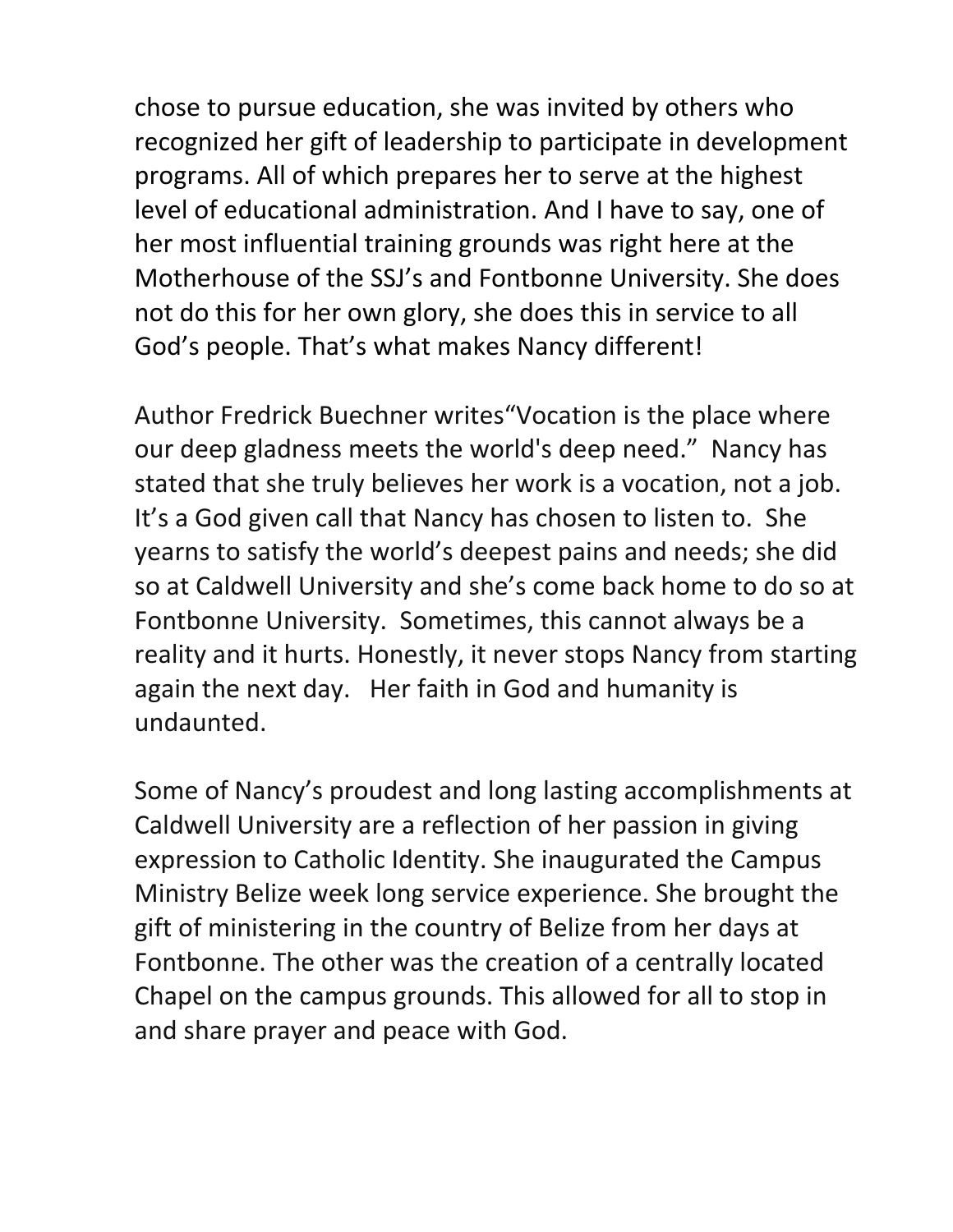A motto of the Dominican Family, of which Caldwell University is part of, is Laudare, benedicere, praedicare, To praise, to bless, to preach. Nancy's being so keenly reflects these words. She joyfully praises the name of God in song, attend mass with her, you'll find out. If you've ever been in a car with her or walked the busy streets with her, it's never without a stop in assisting someone who may need a meal or a kind word, her preaching is found in action. She unabashedly stops to bless others through praying with the hurting or those celebrating. Therefore, It's so appropriate as Nancy returns home to Fontbonne University the torch is passed in embracing a new motto, one that gives reflection to the foundation and core commitment of the Sisters of St. Joseph of Carondolet the founders of Fontbonne University as they strive to 'move always towards profound love of God and neighbor without distinction.' Please know, sisters and members of the Fontbonne Community, as previously stated about Nancy, goodness, authenticity and integrity do serve without distinction.

About 13 miles west of this motherhouse, on the corner of Big Bend and Wydown Blvd. is found Fontbonne University. Established in 1923, it's mission is rooted in the SSJ heritage of integrity, respect, diversity, community, justice, service, faith and Catholic identity. It is this heritage that helps to shape the quality of education and leadership development experiences the students of Fontbonne University are exposed to and deserve. Today's inauguration of Dr. Nancy Blattner as the 15th president, assures the faithful transmission of this heritage as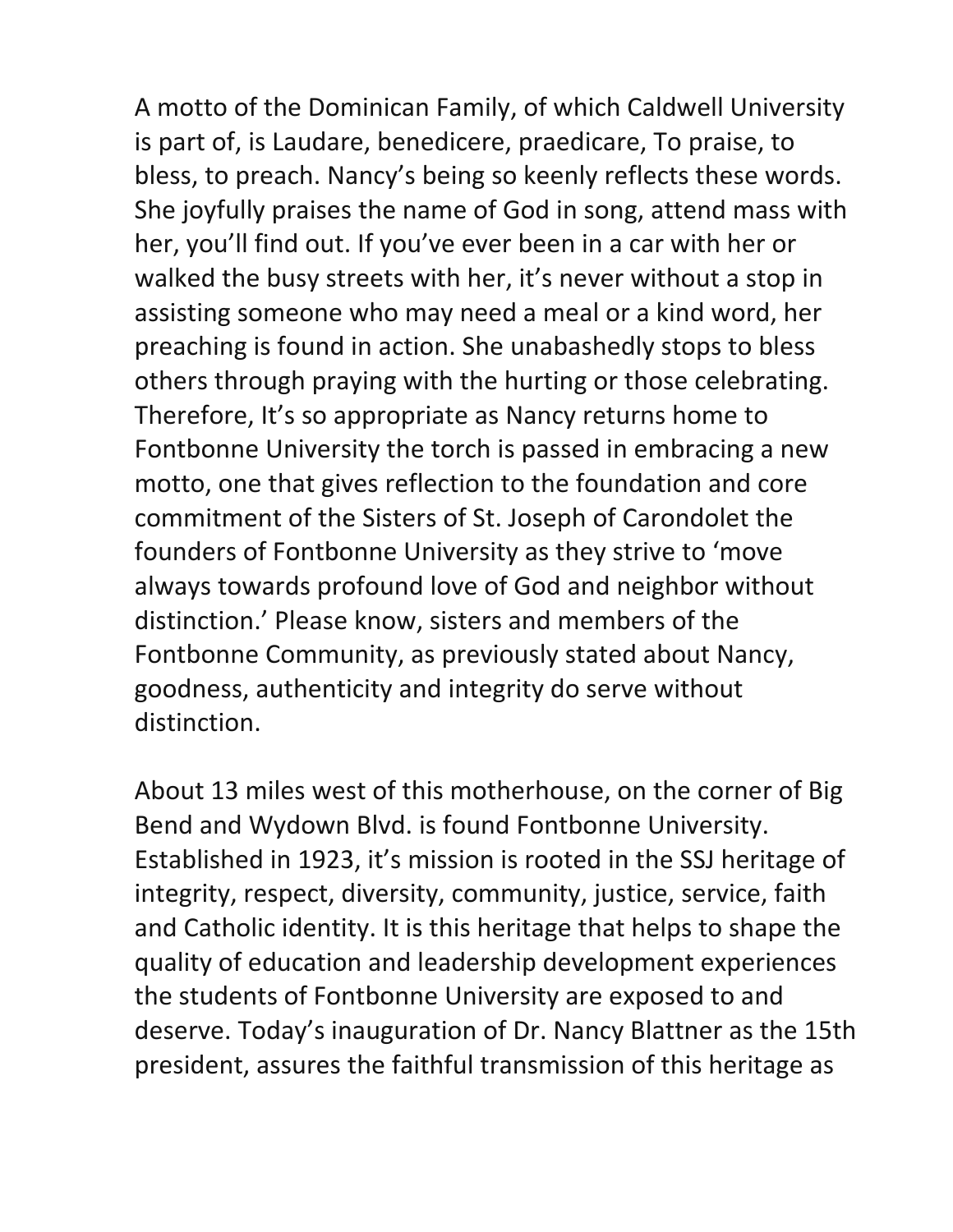well faithfulness in providing a quality experience of Catholic Higher Education.

A Catholic College President once said, and I quote:

"I think Catholic education gives students not only an academically excellent experience – which is so important". "But I think even more importantly, it prepares people to live lives of importance, where they develop their spiritual journey that helps them to be successful and weather life's many storms." End quote, Nancy H. Blattner.

Welcome Home, Nancy, and may you always be open to allowing God to work through you in a world that so desperately needs the likes of you. Peace

### **Remarks – Dr. Nancy Blattner**

"The Spirit of God speaks. We are called. Let us respond: Here I am, Lord; send me."

Good afternoon, your excellency Archbishop Rozanski, members of our sponsoring congregation the Sisters of St. Joseph of Carondelet, members of Fontbonne's Board of Trustees and emeritus members, previous presidents at Fontbonne—Sr. Jane Hassett, CSJ or #11 as I fondly refer to her and Dr. Dennis Golden, who first hired me at Fontbonne, St. Louis University president Fred Pestello and First Lady Fran, representative members of the faculty, staff and students at Fontbonne, members of my executive leadership team,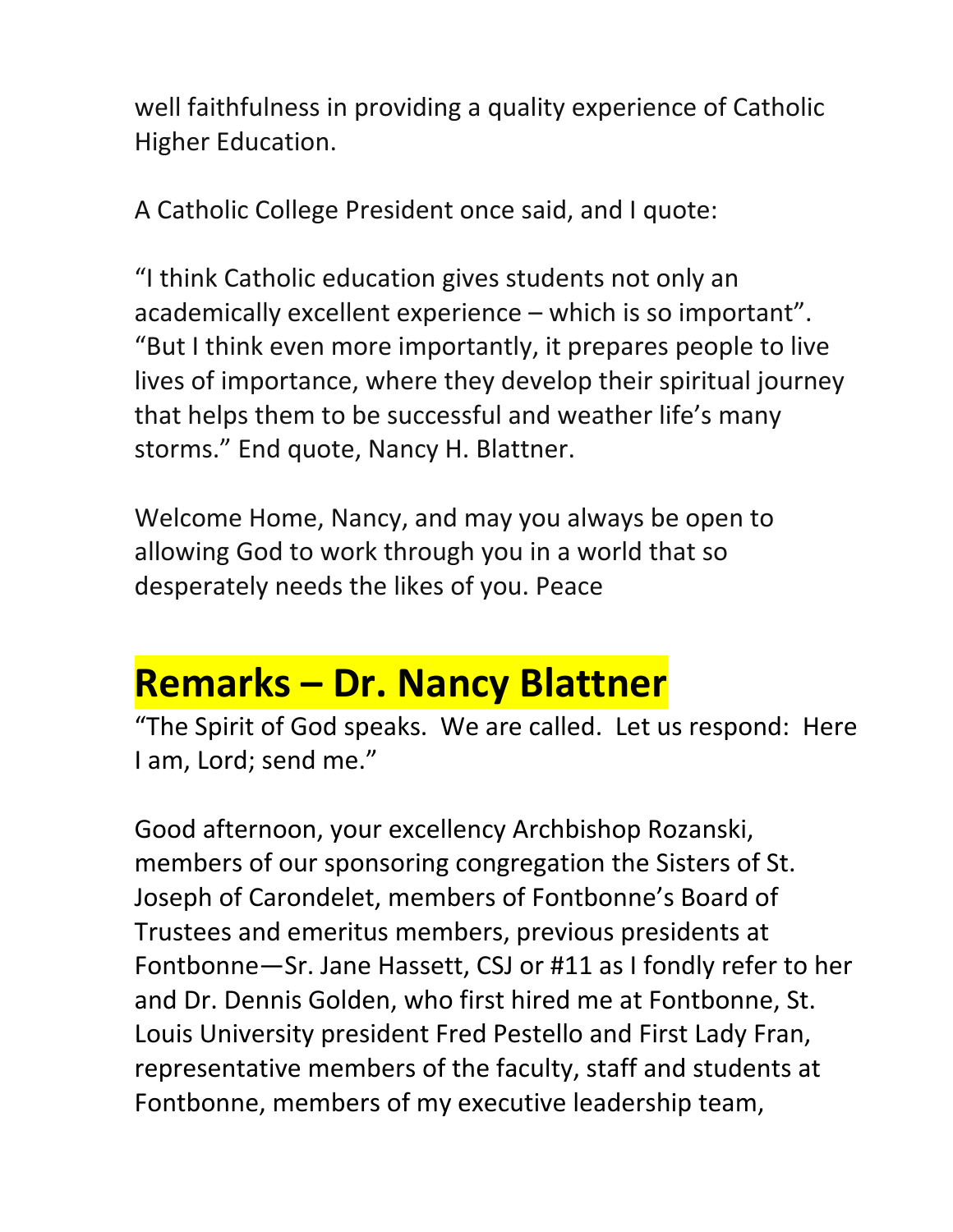colleagues, (board members) and friends from New Jersey-- Kathleen, Kevin, Sharon and Megan, ACE Fellow Classmate Sr. Ellen Dauwer, our family members and special friends.

I want to thank the CSJs and especially Sister Betty Liewe for the ability to hold today's ceremony in this sacred space, in a building where I lived for a year. Thank you also to all who helped plan and implement today's inauguration—Kay, Kate, Ben, Natalie, Jeff and Rudy.

An inauguration offers an opportunity to reflect on one's life journey, to try to chart the steps that brought a person to a particular place at one moment in time. But the ceremony also celebrates a moment in the history of an institution. Hopefully, today in my remarks, I can tie these two together since I believe my path and this venerable institution have been integrally connected since I first arrived at Fontbonne 17 years ago as its vice president for academic affairs and dean of the faculty.

When I reflected on my career path leading up to this occasion, one event kept returning to my thoughts, and I'd like to open my remarks by sharing a bit of that experience with you. In August 2004 I witnessed a ceremony that changed the course of my professional life. That evening I experienced Catch the Fire for the first time. For our guests who are not part of the Fontbonne community, Catch the Fire chronicles the story of our founders, the Sisters of St. Joseph of Carondelet in 17<sup>th</sup> century France and their subsequent history leading to their travels to St. Louis and ultimately their vision for Fontbonne College as it was first called. But this ceremony performed each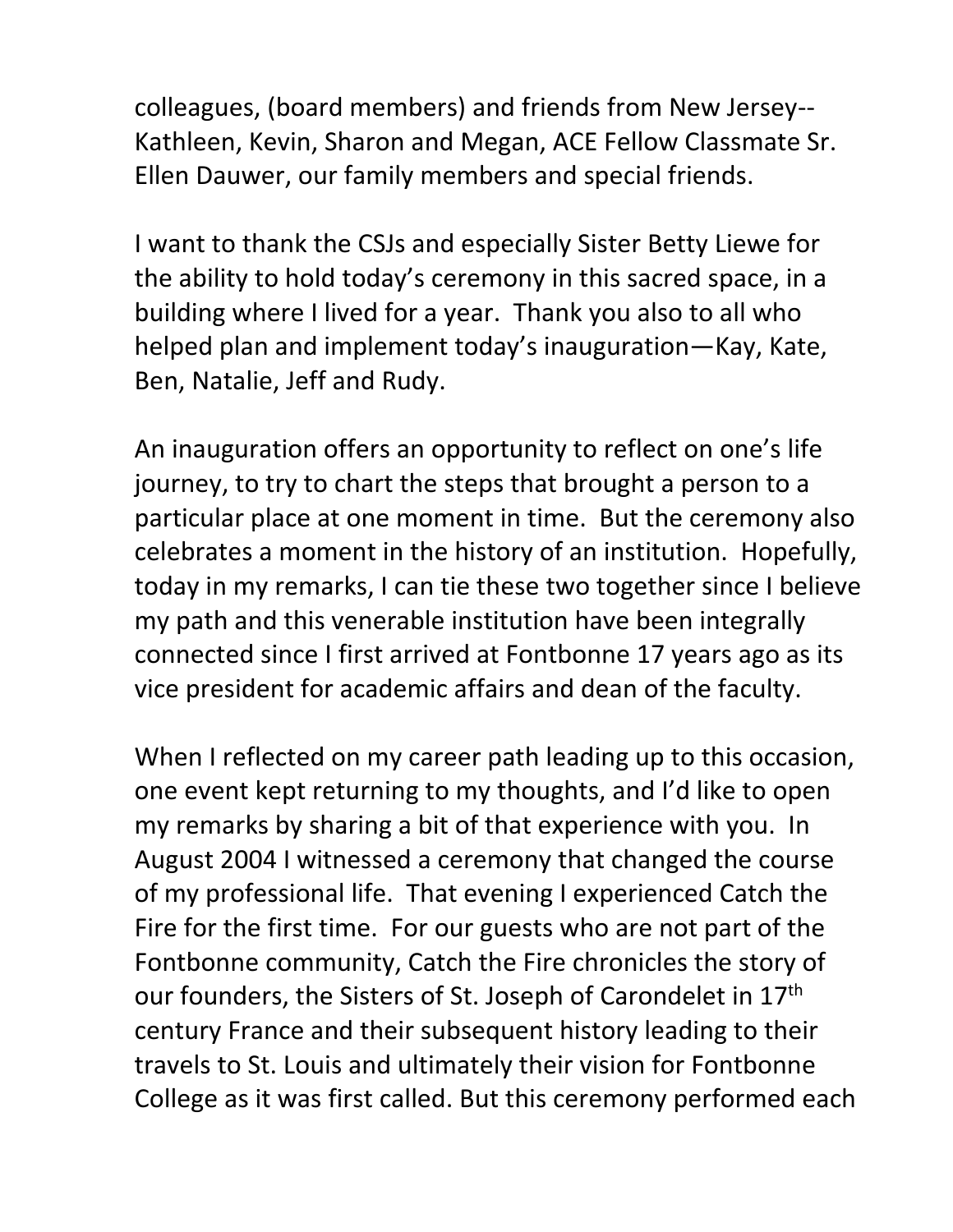summer as part of new students' orientation exercises also serves as a reminder that Christ is the light of the world and that when the Sisters did God's work then or when we respond to God's call now, we bring that light even into the darkest places. The ceremony concludes with each incoming first-year student receiving a candle and being asked to take that light into the world, to carry on the work of the Sisters in serving the dear neighbor in need without distinction and in so doing to live out the CSJ charism.

After the ceremony ended that August evening in 2004, I called my husband Tim in Cape Girardeau—most of you know that we had a commuting marriage for the five years I previously served at Fontbonne--and told him that I wanted to remain in Catholic higher education for the rest of my career, that I had found the place where my personal values and beliefs were married with my professional aspirations. Little did I know that this journey in Catholic higher education would take me from Fontbonne in 2009 to the presidency of Caldwell College as it was known then or that 11 years later I would return to lead Fontbonne, the institution where my walk in Catholic higher education had begun years before.

What I learned at Fontbonne from 2004-2009 accompanied me on my journey to Caldwell: my immediate response—even before I had left St. Louis--to Mountainside Hospital in NJ to partner to start a nursing program at Caldwell was based on my knowledge of such relationships here between Fontbonne and Deaconess and then Chamberlain Schools of Nursing. Our annual day of service at Fontbonne soon became an annual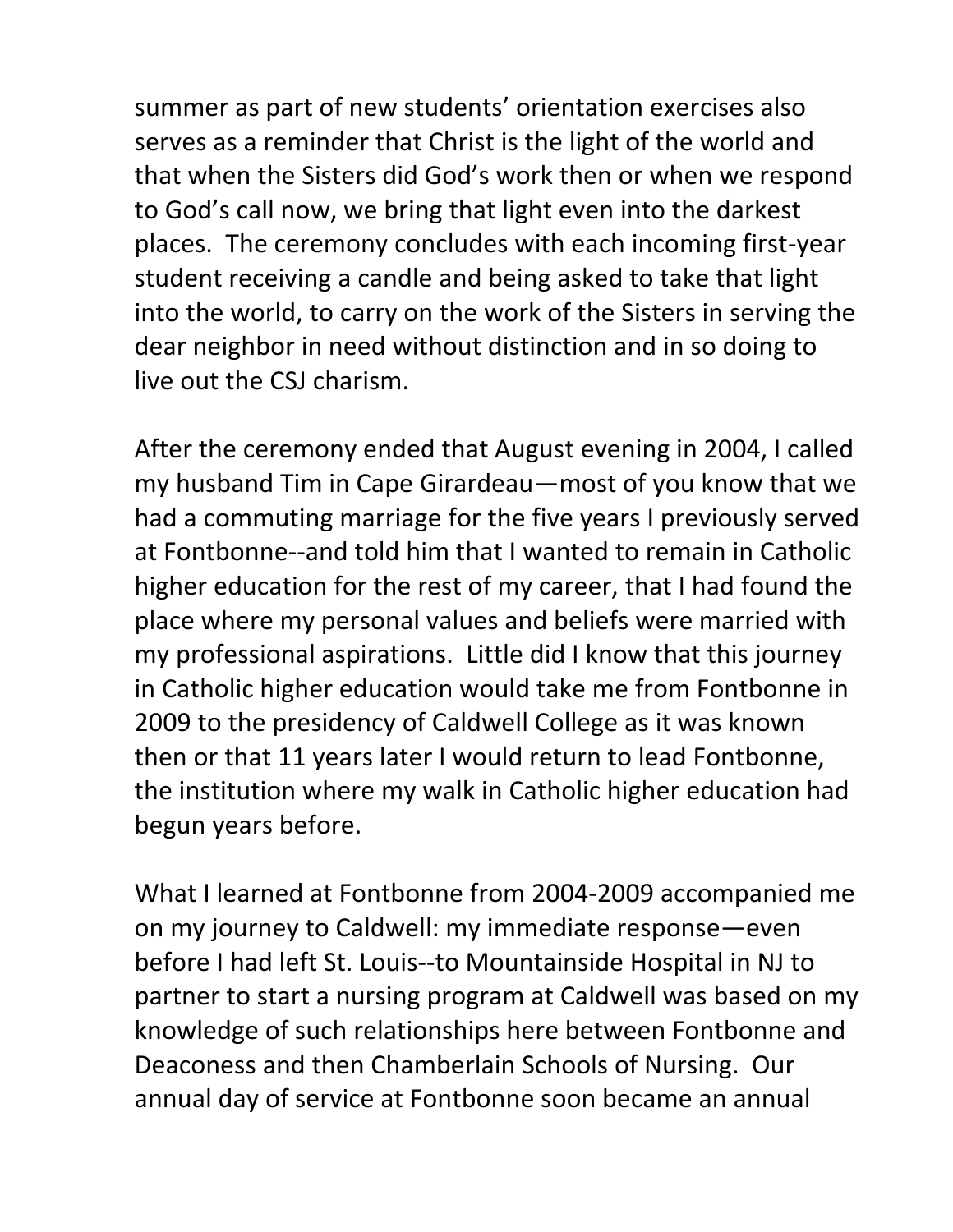event at my new home institution in NJ, aptly titled Caldwell Day. My relationship with the board, members of the sponsoring congregation, legal counsel, my colleagues on the leadership team and with faculty, staff and students while I was a vice president and dean at Fontbonne informed my early decisions as I moved across the country to take on a job that was frankly unimaginable in the challenges it presented. In addition to this knowledge and these skills, when I left Fontbonne, I also took the prayers of so many CSJs, the good wishes of the faculty and staff, and the sense of community, particularly with the students, that have made Fontbonne such a special place to study, to live and to work. Armed with those gifts, my 11 years at Caldwell began—and passed more swiftly than I could have imagined.

In the summer of 2019, another call came, inviting me to consider returning to Fontbonne. It was a difficult decision to make. Tim and I had grown comfortable in our adopted home in NJ; we had made friends; we had enjoyed the amenities offered on the East Coast. We had a good life, but the call grew stronger (and it wasn't just from you, Sister Mary Carol!). I felt that my work at Caldwell was drawing to an end, and it was time to return to Missouri where we had a son and other family, back to an institution that had started my journey in Catholic higher education.

When I returned to Fontbonne almost 15 months ago, gifts from Caldwell came with me: information on how to build a summer scholars program, the logistics for starting a sprint football program; the nursing curriculum that I'd helped to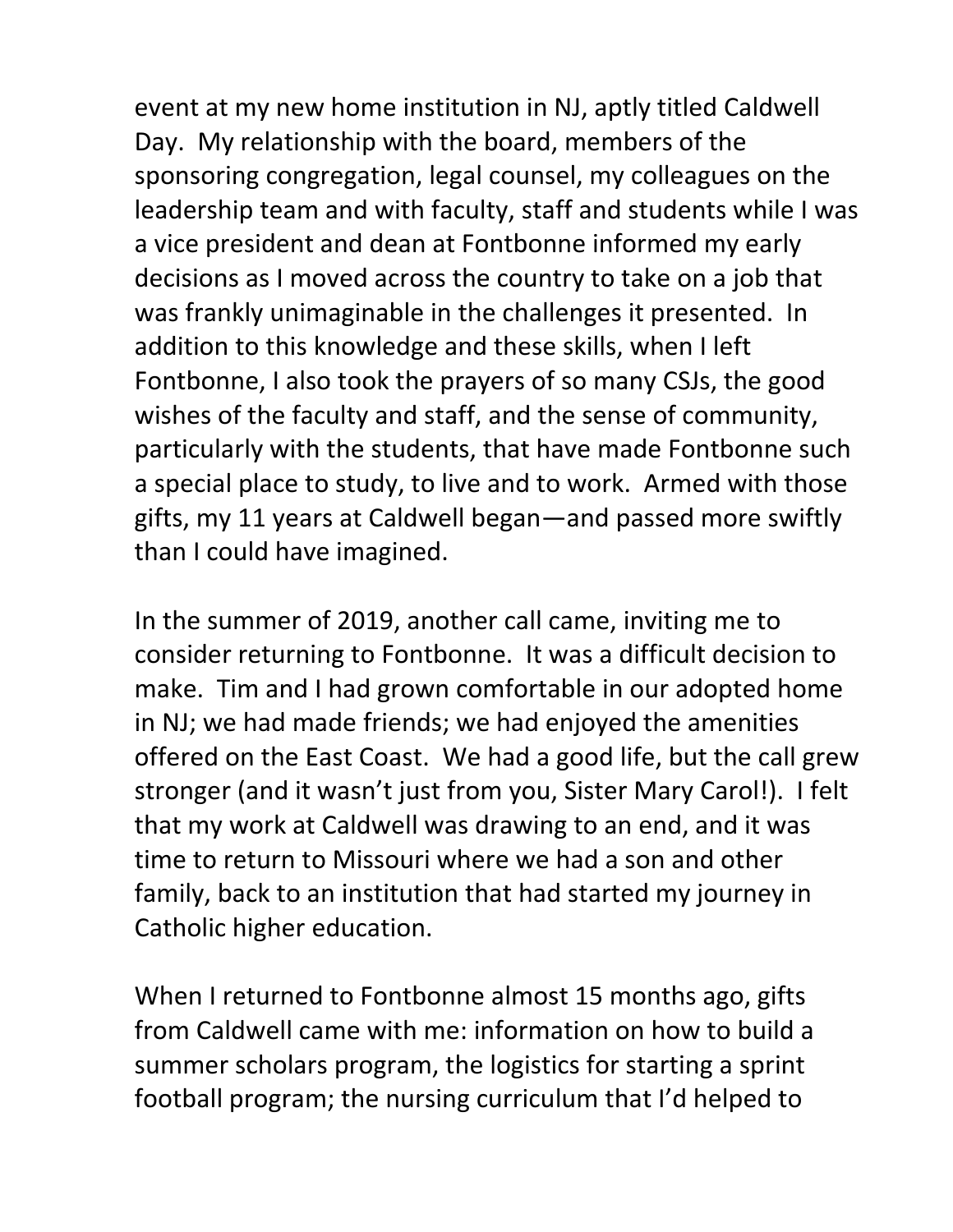build at Caldwell now became the foundation of Fontbonne's new program which will serve hundreds of students in the years to come, carrying out Fontbonne's mission to educate students who will transform the world. And just as the prayers of the CSJs followed me to New Jersey, the phone calls, texts, cards and emails have continued between me and those special people with whom I worked and became friends while at Caldwell.

Serving as the president of a university, particularly a faithbased institution that strives not only to provide an excellent education for students but also to shape their characters and instill lifelong values, is both a humbling experience as well as an overwhelming responsibility at times. Through my work at both Fontbonne and Caldwell, I have been blessed to be supported by committed board members, surrounded by an energetic and visionary team, and to be nurtured by a loving family and circle of friends. Together, we are making the difference in the lives of countless students who hunger for more—for a college degree, for a better life, for a more just world. We are preaching God's word through our lived example and serving the dear neighbor in need through our service.

Today in a world that is beset by problems of systemic injustice and the impact of a world-wide pandemic, the system of higher education is in turmoil. For the first time in decades, people are questioning the value of higher education. Problems with access and affordability are closing off the opportunity for a college degree to those students who most need the support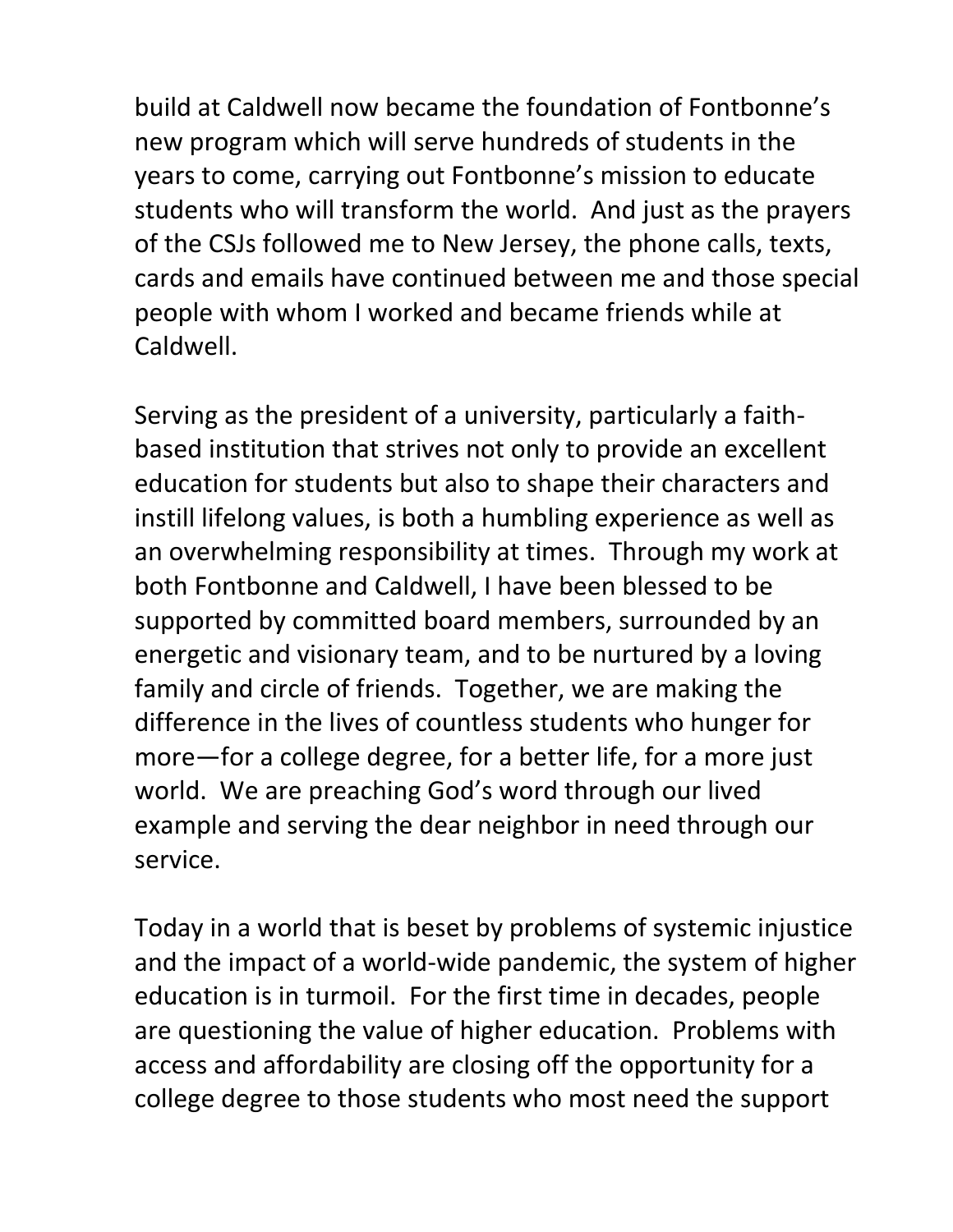offered by institutions like Fontbonne. The emphasis in society on materialism and looking out for number one often runs counter to the values we espouse on campus: respect, integrity, community, excellence, service, justice, and faith.

But it is at this very time that the faith-based, value-laden education offered by Fontbonne is most needed. At our university, which is positioned to celebrate its centennial anniversary next year, we welcome students who are first generation to college in their families, those who come from socio-economically challenged backgrounds, those who may be academically underprepared and those who represent diversity in all its manifestations. We give these students an excellent education both through their curricular studies and cocurricular activities. We provide them the foundations of a liberal arts education—writing and speaking skills, problemsolving approaches, working independently or as part of a team. But more than all of this, we teach them about the dignity of each human being, the importance of service, the value of a well-lived life. Fontbonne graduates truly are positioned to go back to their families and out into their communities, parishes, workplaces and even the world and make a transformative difference. Together, we share this mission. Together, we make a difference. Together we change their lives—and ours—for the better.

Before I close my remarks, I want to say a few special words to my family members who are here today. To our grandchildren, Brock, Caitlynn and Bradyn: You are not only the future of our family; you are the future of our world. Take advantage of the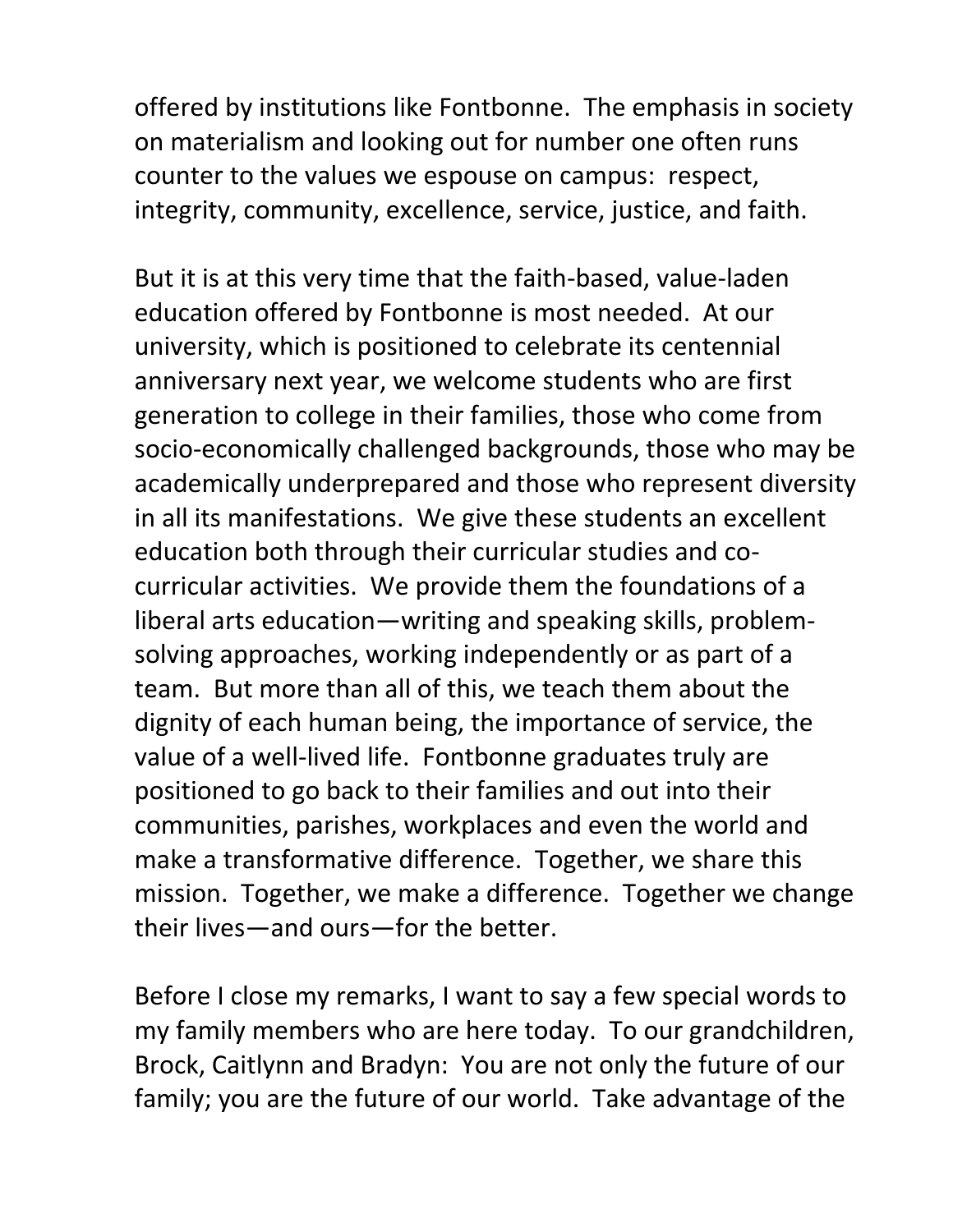opportunity to receive a college education, but also always be the best person you can be. I expect the former of you, but I desire the latter even more. To our children: Kindal, Greg and Brandon. I am so very fortunate to be your mom, to be part of your lives. I am so proud of each of you and the lives you have built. Thank you for supporting me on this path I have been called to that has taken me away and then brought me back….And finally, to my husband and partner Tim: you inspired me to dream bigger than I ever could have, to take on challenges that I thought would overwhelm me, to be more than I knew I could be, and to celebrate the joys of life both large and small. What a wonderful life we have had.

I will conclude my comments with a quote I found written on the inside cover of my copy of CSJ Elizabeth Johnson's, *Quest for the Living God*, when I reread her book this summer. The quote states: "I know not what the future holds, but I know Who holds the future." This inscription reminded me of my favorite Scripture passage from Jeremiah which is reprinted on the front of today's program: "For surely I know the plans I have for you, says the Lord, plans for your welfare and not for harm, to give you a future with hope." Let us leave today's ceremony knowing firmly that we are in God's hands and that Fontbonne's future is one of hope and prosperity. I ask you to hold the university and me in your prayers throughout this academic year as we carry out the charism of our founders, the Sisters of St. Joseph of Carondelet, when they envisioned a college in Clayton almost 100 years ago. May God bless each of you abundantly today and always.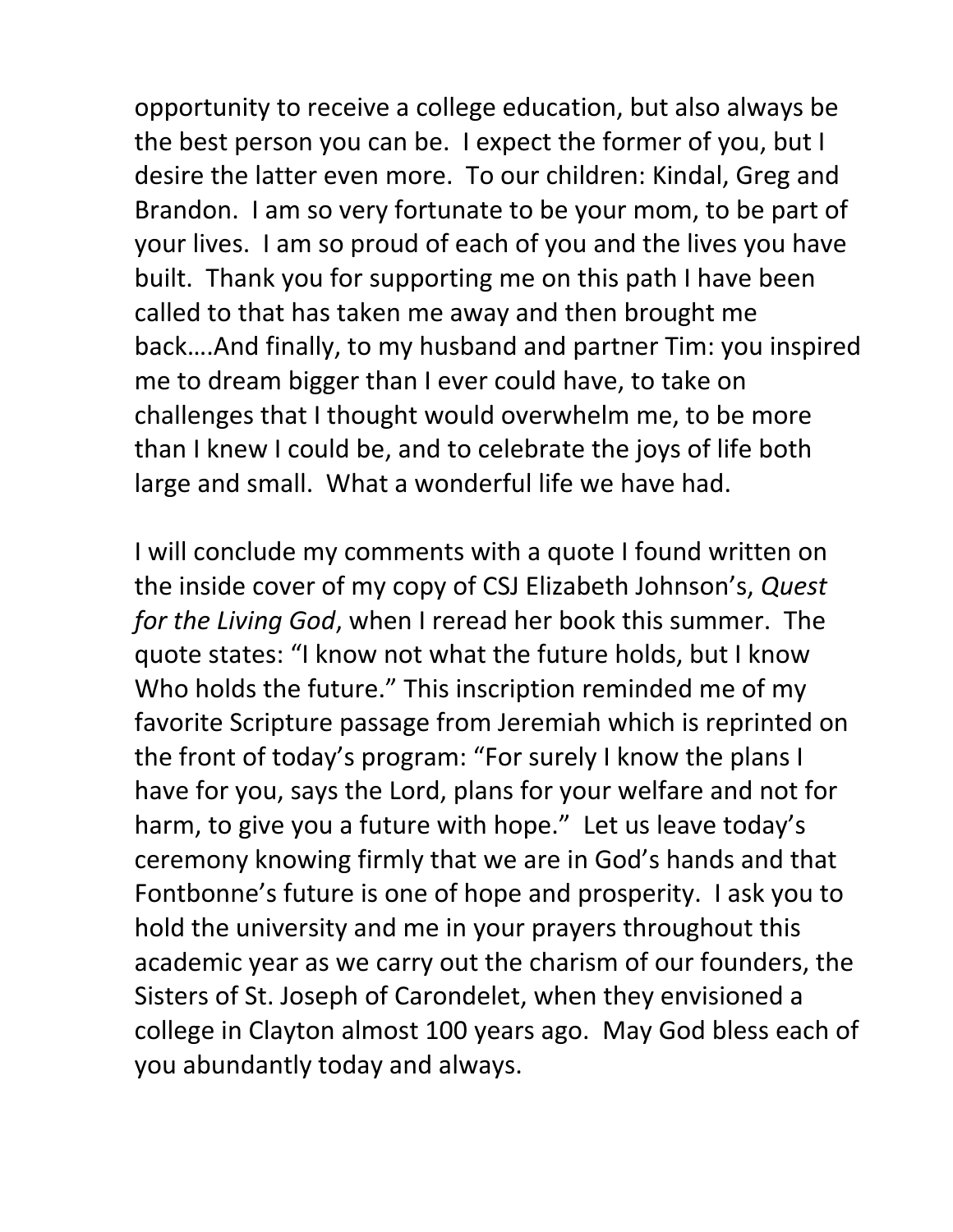# **Emcee – Kay Barnes**

Thank you, Nancy. Thank you for your YES to Fontbonne.

We'd like to close today's celebration with something near and dear to Nancy's heart - a favorite music selection from Nancy's Caldwell days, the *Dominican Magnificat.* Please remain seated, relax and enjoy this beautiful reflection. And if you know the words feel free to sing along with Nancy and Sr Kathleen and Sharon and Fr Charlie!

# **MUSIC – Dominican Magnificat**

# **Emcee – Kay Barnes**

Thank you for coming to be a very special part of today's celebration. Please join us for a reception in St